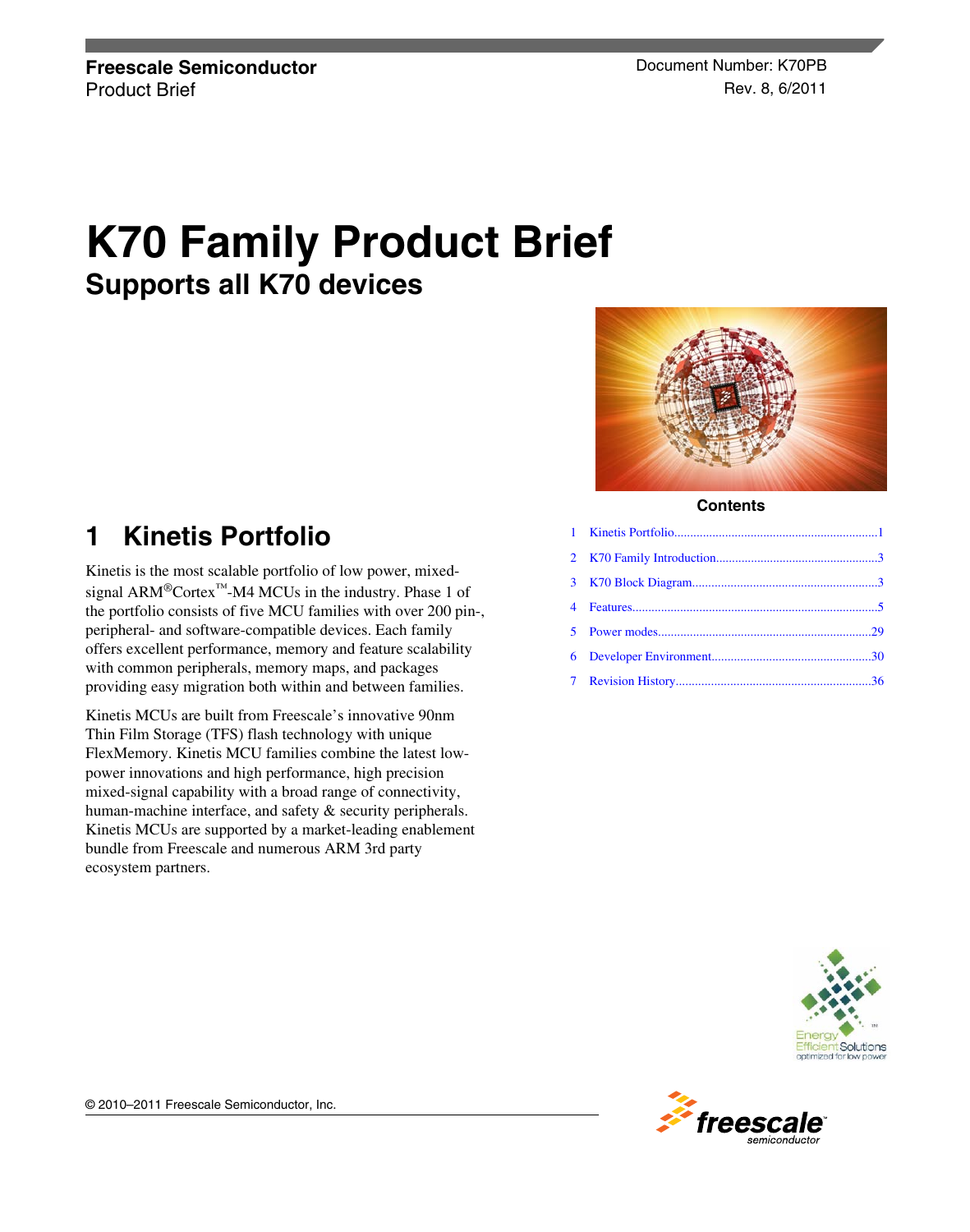# **Kinetis Portfolio Family Program Fackages I** Rev Features **K70 Family** 512KB-1MB 196-256pin **K60 Family** 256KB-1MB 100-256pin \$ **K50 Family** 128-512KB 64-144pin 用 **K40 Family** 64-512KB 64-144pin **K30 Family** 64-512KB 64-144pin **K20 Family** 32KB-1MB 32-144pin **K10 Family** 32KB-1MB 32-144pin Low power  $\sqrt{2}$  MMMW Mixed signal  $\sqrt{2}$  USB  $\overleftrightarrow{B}$  Segment LCD  $\frac{1}{2}$  Ethernet Operational & Encryption and Tamper Detect  $\mathbf{\Phi}$  transimpedance  $\mathbf{\Sigma} \boxminus \mathbf{\Xi}$  DDR transimpedance Graphic LCD amplifiers

**Figure 1. Kinetis MCU portfolio**

All Kinetis families include a powerful array of analog, communication and timing and control peripherals with the level of feature integration increasing with flash memory size and the number of inputs/outputs. Features common to all Kinetis families include:

- Core:
	- ARM Cortex-M4 Core delivering 1.25 DMIPS/MHz with DSP instructions (floating-point unit available on certain Kinetis families)
	- Up to 32-channel DMA for peripheral and memory servicing with minimal CPU intervention
	- Broad range of performance levels rated at maximum CPU frequencies of 50 MHz, 72 MHz, 100 MHz, 120 MHz, and 150 MHz
- Ultra-low power:
	- 10 low power operating modes for optimizing peripheral activity and wake-up times for extended battery life.
	- Low–leakage wake-up unit, low power timer, and low power RTC for additional low power flexibility
	- Industry-leading fast wake-up times
- Memory:
	- Scalable memory footprints from 32 KB flash / 8 KB RAM to 1 MB flash / 128 KB RAM. Independent flash banks enable concurrent code execution and firmware updates
	- Optional 16 KB cache memory for optimizing bus bandwidth and flash execution performance. Offered on K10, K20, and K60 family devices with CPU performance of up to 150 MHz.
	- FlexMemory with up to 512 KB FlexNVM and up to 16 KB FlexRAM. FlexNVM can be partitioned to support additional program flash memory (ex. bootloader), data flash (ex. storage for large tables), or EEPROM backup. FlexRAM supports EEPROM byte-write/byte-erase operations and dictates the maximum EEPROM size.
	- EEPROM endurance capable of exceeding 10 million cycles
	- EEPROM erase/write times an order of magnitude faster than traditional EEPROM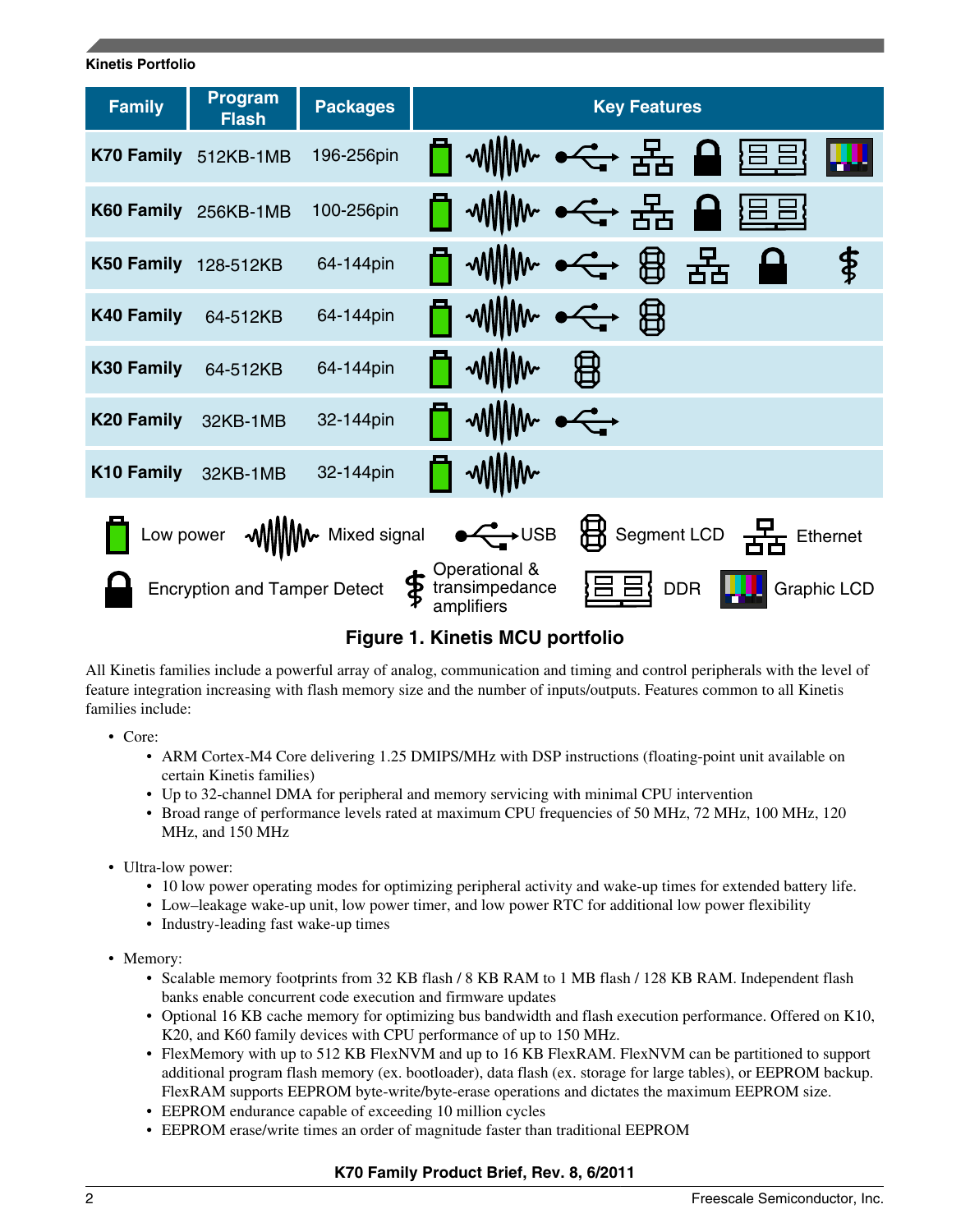- <span id="page-2-0"></span>• Multi-function external bus interface capable of interfacing to external memories, gate-array logic, or an LCD
- DDR memory controller
- NAND flash controller
- Mixed-signal analog:
	- Fast, high precision 16-bit ADCs, 12-bit DACs, programmable gain amplifiers, high speed comparators and an internal voltage reference. Powerful signal conditioning, conversion and analysis capability with reduced system cost
- Human Machine Interface (HMI):
	- Capacitive Touch Sensing Interface with full low-power support and minimal current adder when enabled
	- Graphic LCD controller
- Connectivity and Communications:
	- UARTs with ISO7816 and IrDA support, I2S, CAN, I2C and DSPI
	- USB OTG controller
- Reliability, Safety and Security:
	- Hardware cyclic redundancy check engine for validating memory contents/communication data and increased system reliability
	- Independent-clocked COP for protection against code runaway in fail-safe applications
	- External watchdog monitor
	- Secure storage and tamper detect
- Timing and Control:
	- Powerful FlexTimers which support general purpose, PWM, and motor control functions
	- Carrier Modulator Transmitter for IR waveform generation
	- Programmable Interrupt Timer for RTOS task scheduler time base or trigger source for ADC conversion and programmable delay block
- System:
	- 5 V tolerant GPIO with pin interrupt functionality
	- Wide operating voltage range from 1.71 V to 3.6 V with flash programmable down to 1.71 V with fully functional flash and analog peripherals
	- Ambient operating temperature ranges from -40  $\degree$ C to 105  $\degree$ C

# **2 K70 Family Introduction**

The K70 MCU family includes an integrated graphic LCD controller, IEEE® 1588 Ethernet MAC, full- and high-speed USB 2.0 On-The-Go with device charger detect capability, hardware encryption and tamper detection capabilities. The K70 is available with 512 KB or 1 MB of flash memory in 196- and 256-pin MAPBGA packages. Each MCU includes a rich suite of analog, communication, timing and control peripherals. All K70 family devices include a single precision floating point unit and NAND flash controller. 256-pin versions include an on-chip DRAM controller for system expansion.

# **3 K70 Block Diagram**

The below figure shows a superset block diagram of the K70 device. Other devices within the family have a subset of the features.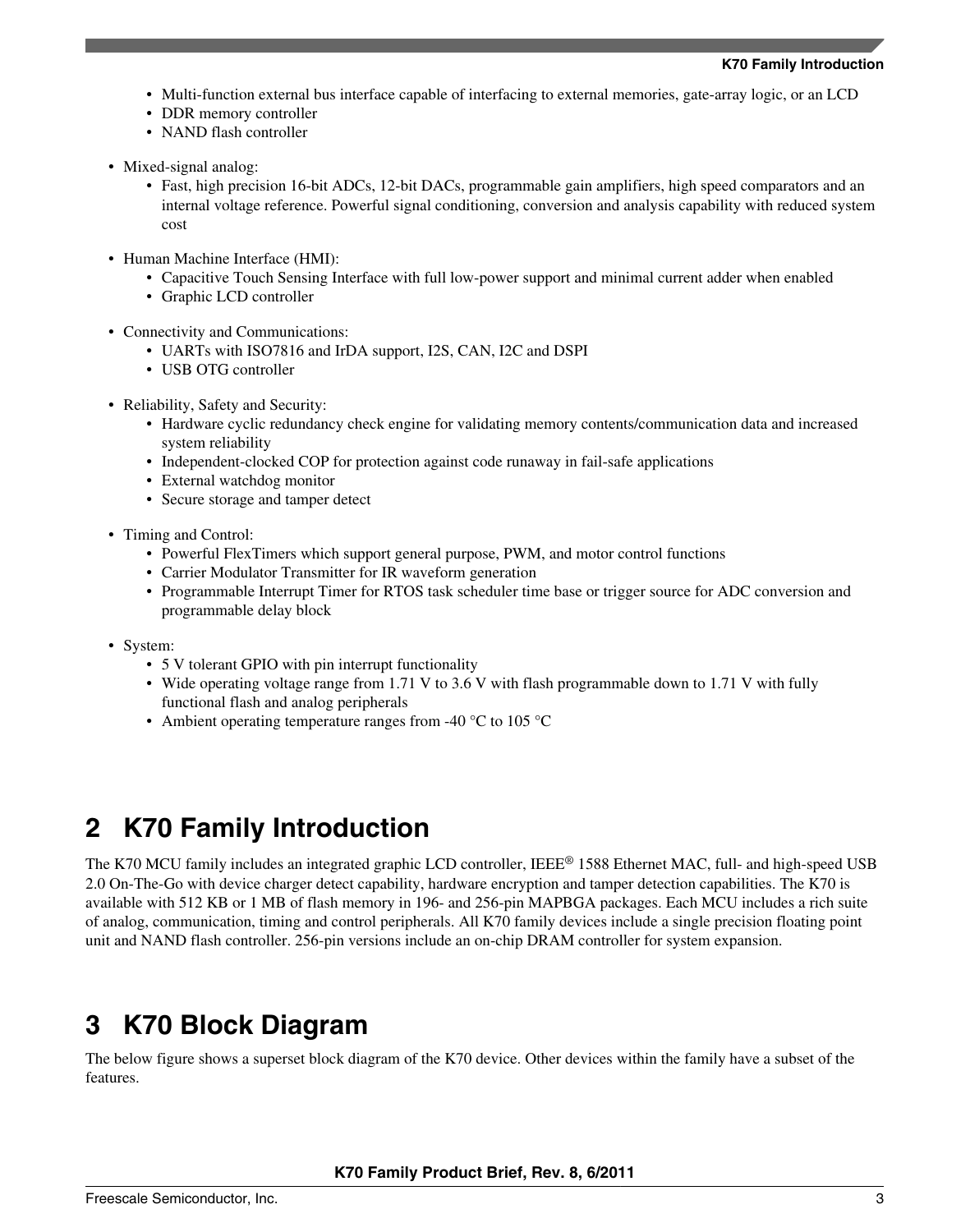### **K70 Block Diagram**



### **Kinetis K70 Family**

### **Figure 2. K70 Block Diagram**

**LEGEND** Migration difference from K60 family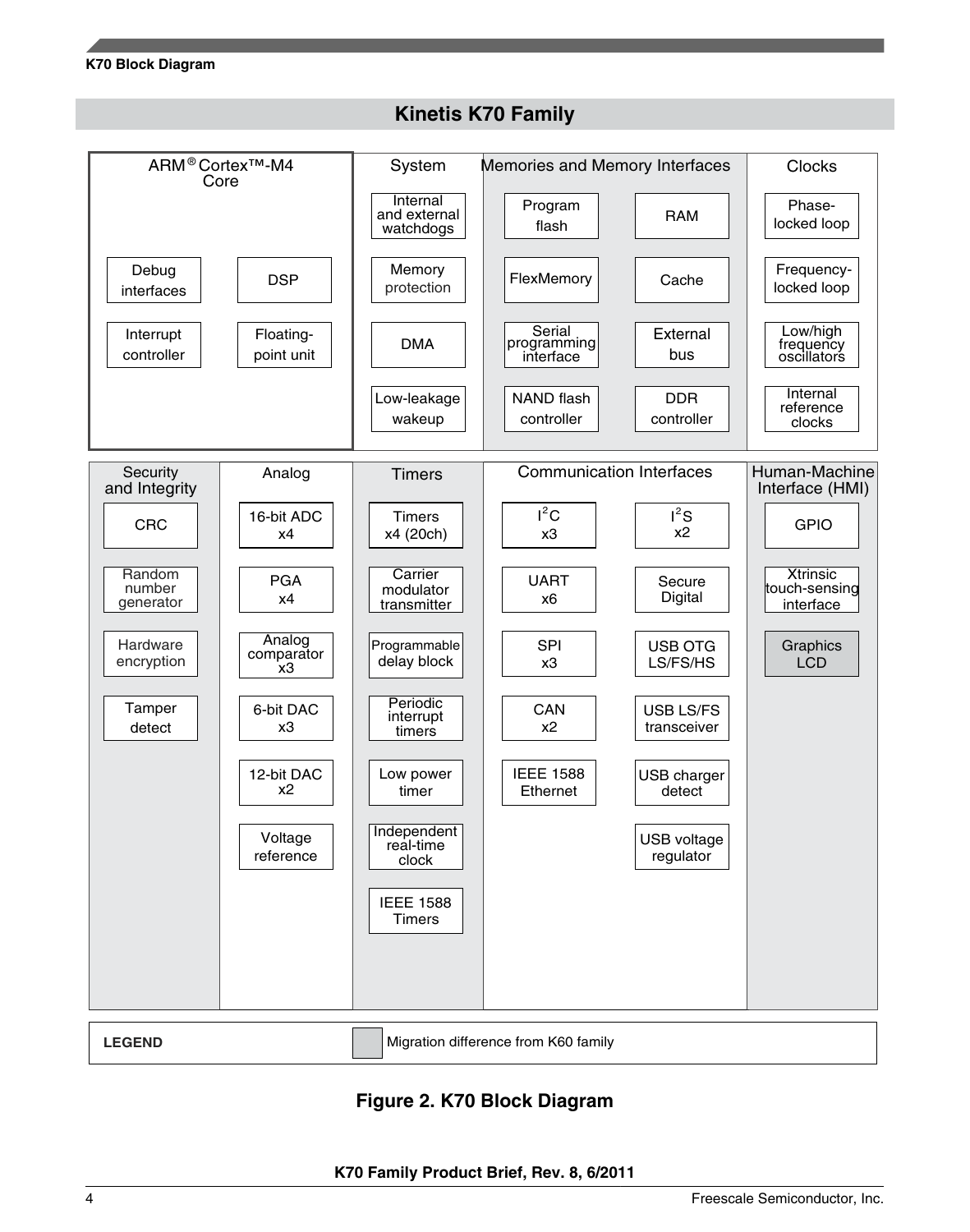# <span id="page-4-0"></span>**Features 4**

# **4.1 Common features among the K70 family**

All devices within the K70 family features the following at a minimum:

|  | Table 1. Common features among all K70 devices |  |  |  |  |  |
|--|------------------------------------------------|--|--|--|--|--|
|--|------------------------------------------------|--|--|--|--|--|

| Operating characteristics   | • Voltage range 1.71V - 3.6V<br>• Flash memory programming down to 1.71V<br>• Temperature range $(T_A)$ -40 to 105°C<br>• Flexible modes of operation                                                                                                                                                                                                                                                                                                                                                                                                |
|-----------------------------|------------------------------------------------------------------------------------------------------------------------------------------------------------------------------------------------------------------------------------------------------------------------------------------------------------------------------------------------------------------------------------------------------------------------------------------------------------------------------------------------------------------------------------------------------|
| Core features               | • Next generation 32-bit ARM Cortex-M4 core<br>• Supports DSP instructions<br>• Single-precision floating point unit (FPU)<br>• Nested vectored interrupt controller (NVIC)<br>• Asynchronous wake-up interrupt controller (AWIC)<br>• Debug & trace capability<br>• 2-pin serial wire debug (SWD)<br>• IEEE 1149.1 Joint Test Action Group (JTAG)<br>• IEEE 1149.7 compact JTAG (cJTAG)<br>• Trace port interface unit (TPIU)<br>• Flash patch and breakpoint (FPB)<br>• Data watchpoint and trace (DWT)<br>• Instrumentation trace macrocell (ITM) |
| System and power management | • Software and hardware watchdog with external monitor<br>pin<br>• DMA controller<br>• Low-leakage wake-up unit (LLWU)<br>• Power management controller with 10 different power<br>modes<br>• Non-maskable interrupt (NMI)<br>• 128-bit unique identification (ID) number per chip                                                                                                                                                                                                                                                                   |
| Clocks                      | • Multi-purpose clock generator<br>• PLL and FLL operation<br>• Internal reference clocks<br>• 3MHz to 32MHz crystal oscillator<br>• 32kHz to 40kHz crystal oscillator<br>• Internal 1kHz low power oscillator<br>• DC to 50MHz external square wave input clock                                                                                                                                                                                                                                                                                     |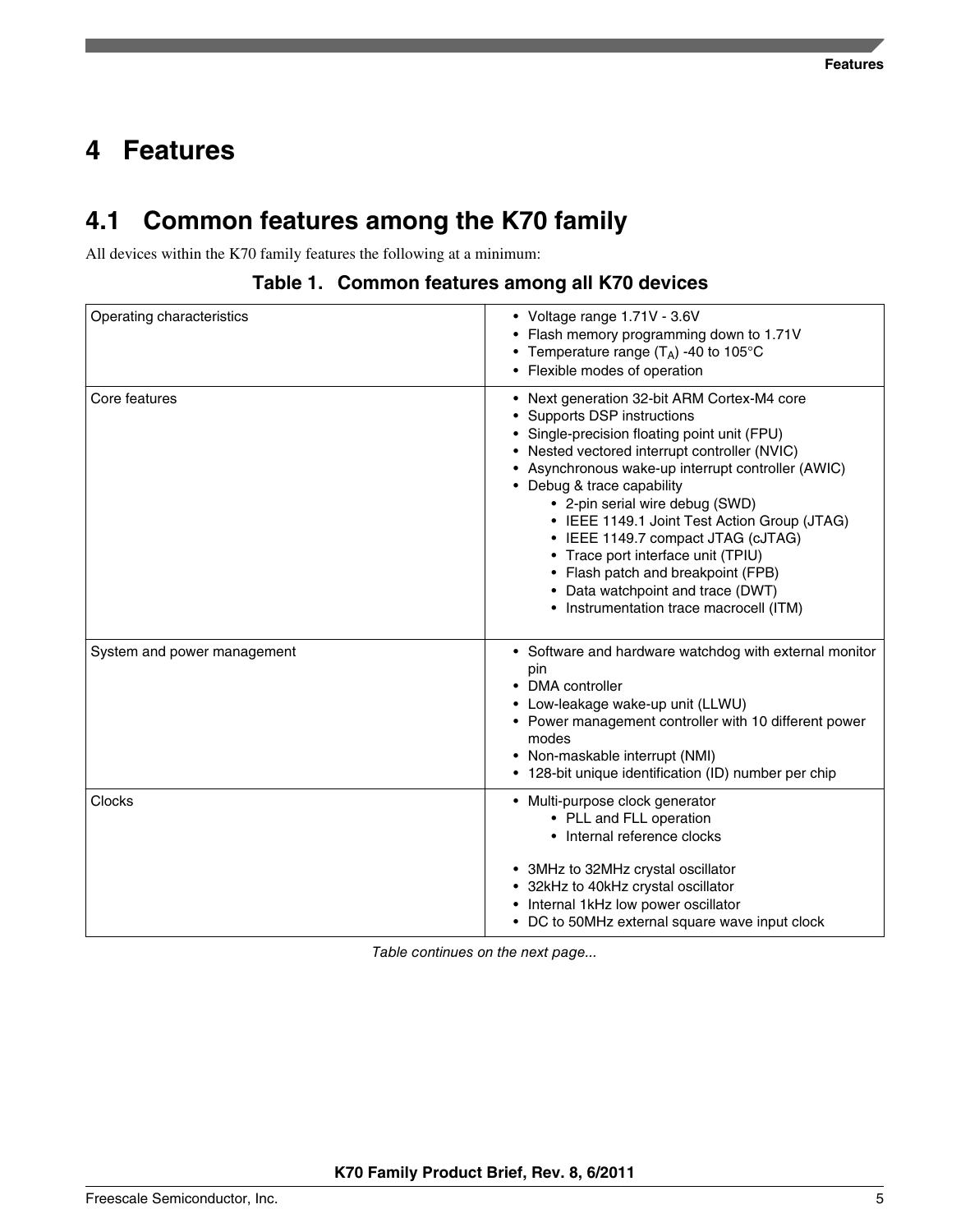#### **Features**

| Memories and Memory Interfaces | • FlexMemory consisting of FlexNVM (non-volatile flash<br>memory that can execute program code, store data, or<br>backup EEPROM data) or FlexRAM (RAM memory                                                                                                                                |
|--------------------------------|---------------------------------------------------------------------------------------------------------------------------------------------------------------------------------------------------------------------------------------------------------------------------------------------|
|                                | that can be used as traditional RAM or as high-<br>endurance EEPROM storage, and also accelerates<br>flash programming)                                                                                                                                                                     |
|                                | • Flash security and protection features<br>• Serial flash programming interface (EzPort)<br>• 8KB instruction cache and 8KB data cache                                                                                                                                                     |
|                                | • DDR controller<br>• NAND flash controller                                                                                                                                                                                                                                                 |
| Security and integrity         | • Cyclic redundancy check (CRC)<br>• Tamper detect<br>• Hardware encryption                                                                                                                                                                                                                 |
| Analog                         | • 16-bit SAR ADC<br>• Programmable voltage reference (VREF)<br>• 12-bit DAC<br>• High-speed Analog comparator (CMP) with 6-bit DAC                                                                                                                                                          |
| Timers                         | • 1x8ch motor control/general purpose/PWM flexible<br>timer (FTM)<br>• 2x2ch quadrature decoder/general purpose/PWM<br>flexible timer (FTM)<br>• Carrier modulator timer (CMT)<br>• Programmable delay block (PDB)<br>• 1x4ch programmable interrupt timer (PIT)<br>• Low-power timer (LPT) |
| Communications                 | • Ethernet with IEEE 1588 support<br>• USB High Speed/Full Speed/Low Speed OTG/Host/<br>Device<br>$\bullet$ CAN<br>$\cdot$ SPI<br>• I <sup>2</sup> C with SMBUS support<br>• UART (w/ ISO7816, IrDA and hardware flow control)                                                              |
| Human-machine interface        | • GPIO with pin interrupt support, DMA request<br>capability, digital glitch filter, and other pin control<br>options<br>• 5V tolerant inputs<br>• Capacitive touch sensing inputs<br>• Graphic LCD controller supporting up to 800 x 600<br>resolution                                     |

### **Table 1. Common features among all K70 devices (continued)**

## **4.1.1 Memory and package options**

The following table summarizes the memory and package options for the K70 family. All devices which share a common package are pin-for-pin compatible.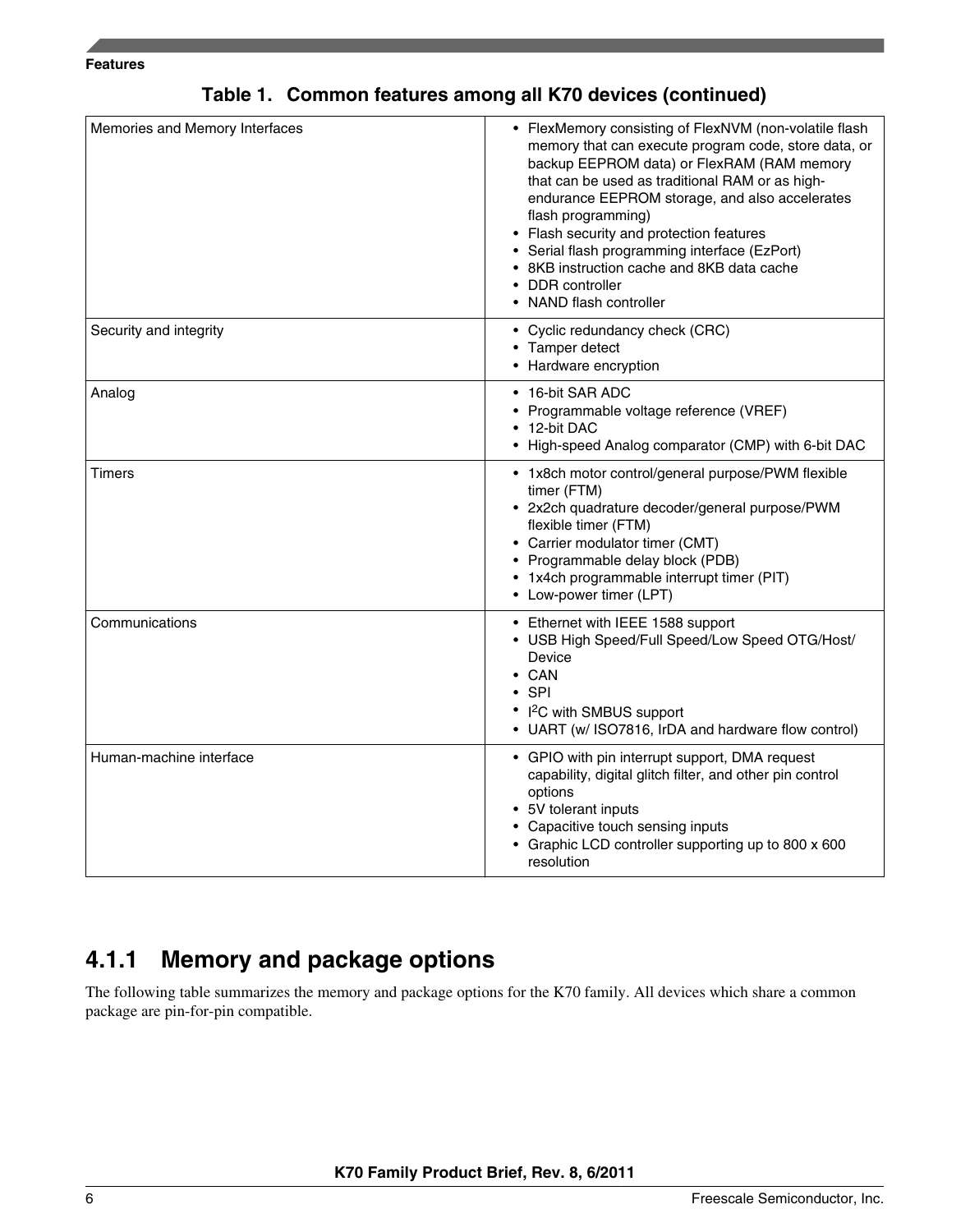### **Table 2. K70 family summary**

|             |                   |               |              | <b>Memory</b> |                        |                | Package         |
|-------------|-------------------|---------------|--------------|---------------|------------------------|----------------|-----------------|
| Sub-Family  | Performance (MHz) | Flash<br>(KB) | FlexNVM (KB) | SRAM<br>(KB)  | EEPROM/FlexRAM<br>(KB) | 196BGA (15x15) | 2566BGA (17x17) |
| K70N        | 120               | 1024          |              | 128           |                        | $+$            | $\ddot{}$       |
|             | 150               | 1024          |              | 128           |                        | $+$            | $\ddot{}$       |
| <b>K70X</b> | 120               | 512           | 512          | 128           | 16                     | $\ddot{}$      | $\ddot{}$       |
|             | 150               | 512           | 512          | 128           | 16                     | $\ddot{}$      | $\ddot{}$       |

# **4.2 FlexMemory**

Freescale's new FlexMemory technology provides an extremely versatile and powerful solution for designers seeking onchip EEPROM and/or additional program or data flash memory. As easy and as fast as SRAM, it requires no user or system intervention to complete programming and erase functions when used as high endurance byte-write/byte-erase EEPROM. EEPROM array size can also be configured for improved endurance to suit application requirements. FlexMemory can also provide additional flash memory (FlexNVM) for data or program storage in parallel with the main program flash.

The key features of FlexMemory include:

- Configurability for designer:
	- EEPROM array size and number of write/erase cycles
	- Program or data flash size
- EEPROM endurance of 10M write/erase cycles possible over full voltage and temperature range
- Seamless EEPROM read/write operations: simply write or read a memory address
- High-speed byte, 16-bit, and 32-bit write/erase operations to EEPROM
- Eliminates the costs associated with external EEPROM ICs, and the software headaches and resource (CPU/flash/ RAM) impact of EEPROM emulation schemes
- Storage for large data tables or bootloader
- Read-while-write operation with main program flash memory
- Minimum write voltage 1.71V

## **4.2.1 Programmable Trade-Off**

FlexMemory lets you fully configure the way FlexNVM and FlexRAM blocks are used to provide the best balance of memory resources for their application.

The user can configure several parameters, including EEPROM size, endurance, write size, and the size of additional program/data flash.

In addition to this flexibility, FlexMemory provides superior EEPROM performance, endurance, and low-voltage operation when compared to traditional EEPROM solutions.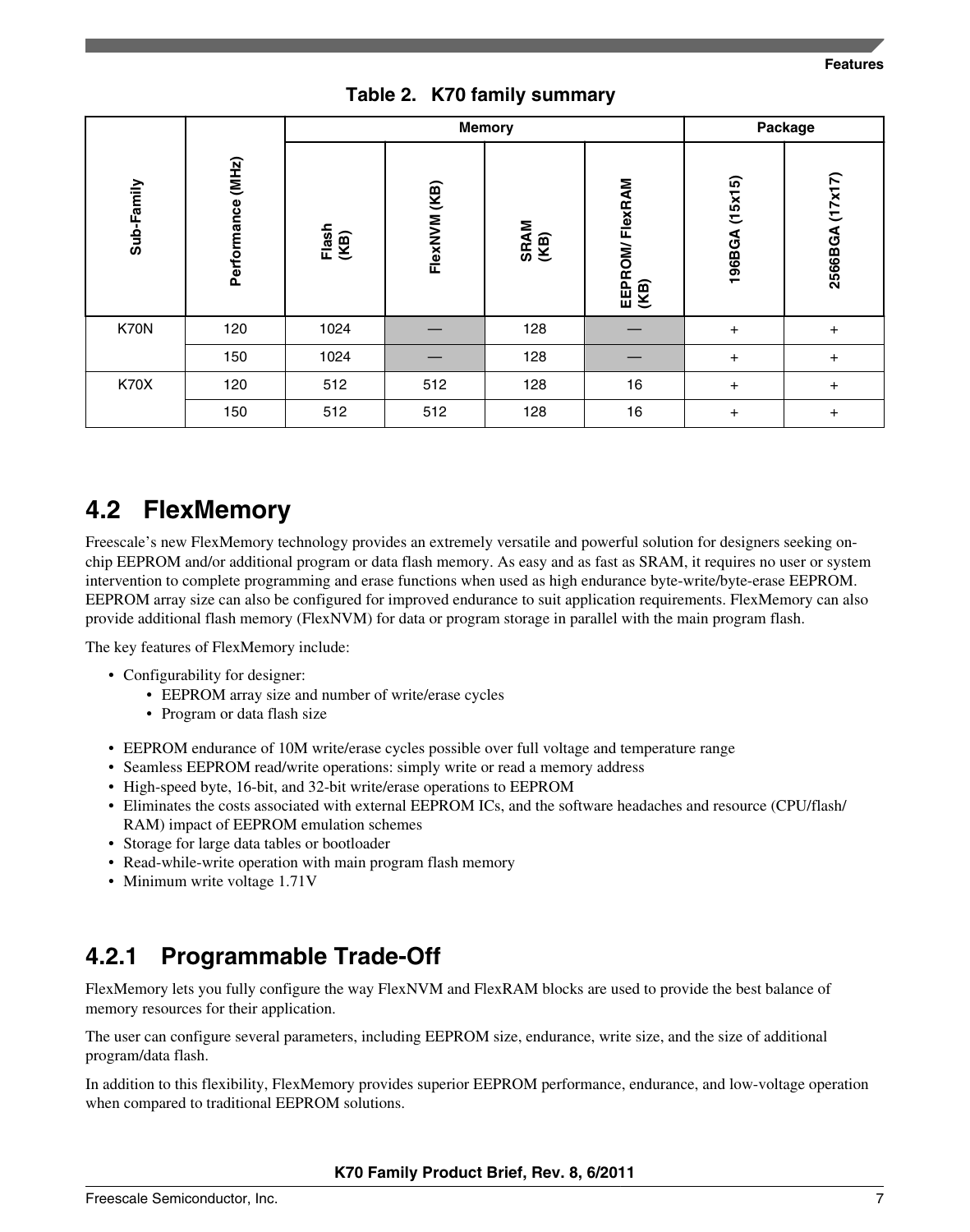#### **Features**

- Enhanced EEPROM Combines FlexRAM and FlexNVM to create byte-write/erase, high-speed, and high-endurance EEPROM
- FlexNVM Can be used as:
	- part of the EEPROM configuration,
	- additional program or data flash, or
	- a combination of the above. For example, a portion can be used as flash while the rest is used for enhanced EEPROM backup.
- FlexRAM Can be used as part of the EEPROM configuration or as additional system RAM

### **4.2.2 Use Case Example**

The MCU has 128 KB program flash, 32 KB SRAM, and FlexMemory has 128 KB FlexNVM and 4 KB FlexRAM (maximum EEPROM size). The application requires 8 KB additional program flash for a bootloader and 256 bytes of highendurance EEPROM. The user allocates 8 KB of FlexNVM for the additional program flash and the remaining 120 KB for EEPROM backup.

The user defines 256 bytes of EEPROM size from the FlexRAM. In this example, the EEPROM endurance results in a minimum of 2.32M write/erase cycles.

# **4.3 Part Numbers and Packaging**



### **Figure 3. Part numbers diagrams**

| <b>Field</b> | <b>Description</b>          | <b>Values</b>                                                                  |
|--------------|-----------------------------|--------------------------------------------------------------------------------|
| Q            | <b>Qualification status</b> | $\bullet$ M = Fully qualified, general market flow<br>• $P = Prequalification$ |
| K##          | Kinetis family              | $\cdot$ K70                                                                    |
| А            | Key attribute               | • $D =$ Cortex-M4 w/DSP<br>• $F =$ Cortex-M4 w/ FPU                            |
| м            | Flash memory type           | • $N = Program$ flash only<br>• $X = Program$ flash and FlexMemory             |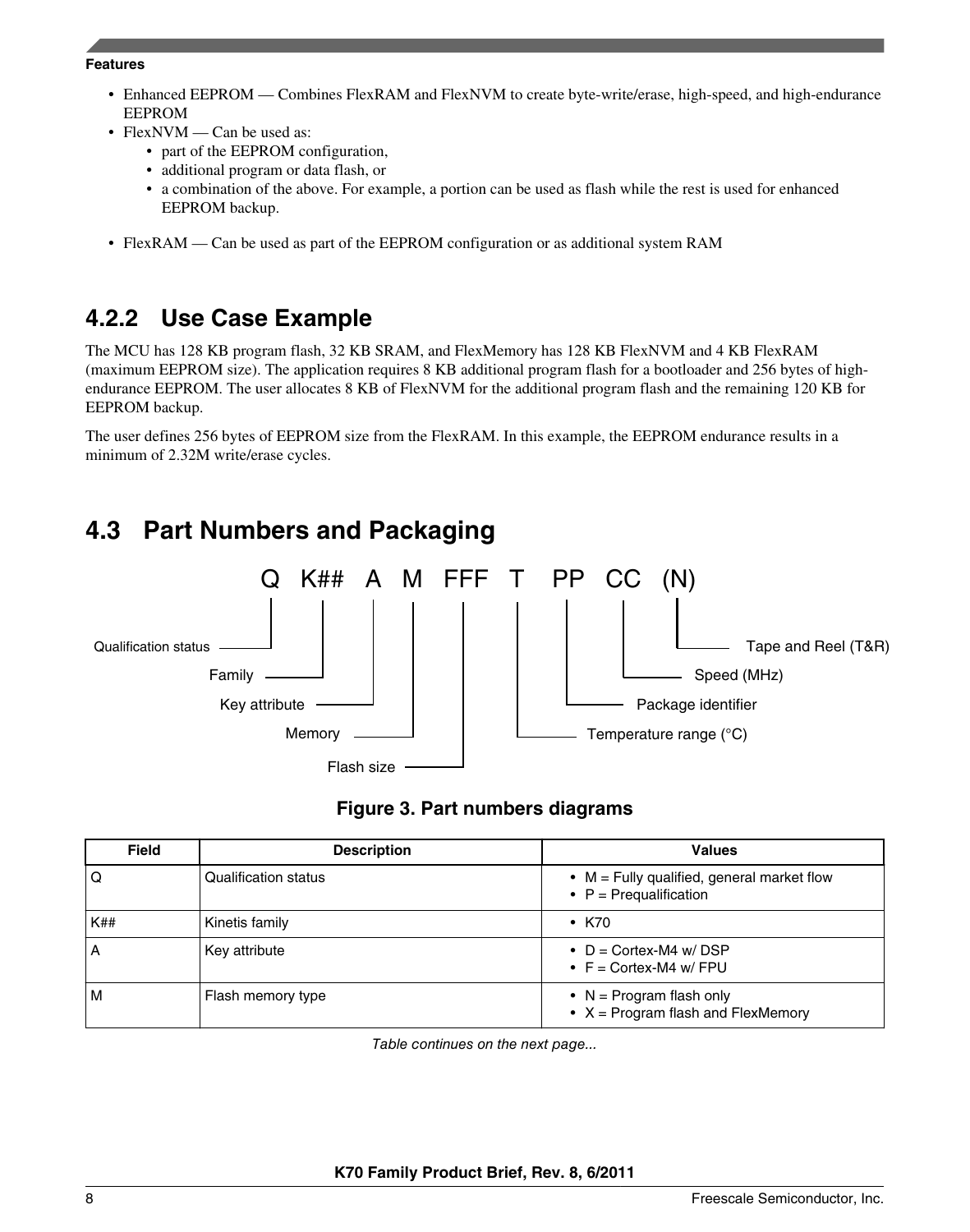**Features**

| <b>Field</b> | <b>Description</b>          | <b>Values</b>                                                                                                                                                                                                                                                                                                                                                                                                                                                      |
|--------------|-----------------------------|--------------------------------------------------------------------------------------------------------------------------------------------------------------------------------------------------------------------------------------------------------------------------------------------------------------------------------------------------------------------------------------------------------------------------------------------------------------------|
| <b>FFF</b>   | Program flash memory size   | • $32 = 32$ KB<br>• $64 = 64$ KB<br>• $128 = 128$ KB<br>• $256 = 256$ KB<br>• $512 = 512$ KB<br>• $1MO = 1MB$                                                                                                                                                                                                                                                                                                                                                      |
| Τ            | Temperature range (°C)      | • $V = -40$ to 105<br>• $C = -40$ to 85                                                                                                                                                                                                                                                                                                                                                                                                                            |
| <b>PP</b>    | Package identifier          | • FM = 32 QFN (5 mm x 5 mm)<br>• FT = 48 QFN (7 mm x 7 mm)<br>• LF = 48 LQFP (7 mm x 7 mm)<br>• EX = 64 QFN (9 mm x 9 mm)<br>• LH = $64$ LQFP (10 mm x 10 mm)<br>• LK = 80 LQFP (12 mm x 12 mm)<br>• $MB = 81$ MAPBGA (8 mm x 8 mm)<br>• LL = 100 LQFP (14 mm x 14 mm)<br>• MC = 121 MAPBGA (8 mm $\times$ 8 mm)<br>• LQ = 144 LQFP (20 mm x 20 mm)<br>• MD = 144 MAPBGA (13 mm x 13 mm)<br>• MF = 196 MAPBGA (15 mm x 15 mm)<br>• MJ = 256 MAPBGA (17 mm x 17 mm) |
| CC           | Maximum CPU frequency (MHz) | • $5 = 50$ MHz<br>• $7 = 72$ MHz<br>• $10 = 100$ MHz<br>• $12 = 120$ MHz<br>• $15 = 150$ MHz                                                                                                                                                                                                                                                                                                                                                                       |
| N            | Packaging type              | • $R = \text{Tape}$ and reel<br>• $(Blank) = Trays$                                                                                                                                                                                                                                                                                                                                                                                                                |

# **4.4 K70 family features**

The following sections list the differences among the various devices available within the K70 family. The sections are split by levels of performance.

The features listed below each part number specify the maximum configuration available on that device. The signal multiplexing configuration determines which modules can be used simultaneously.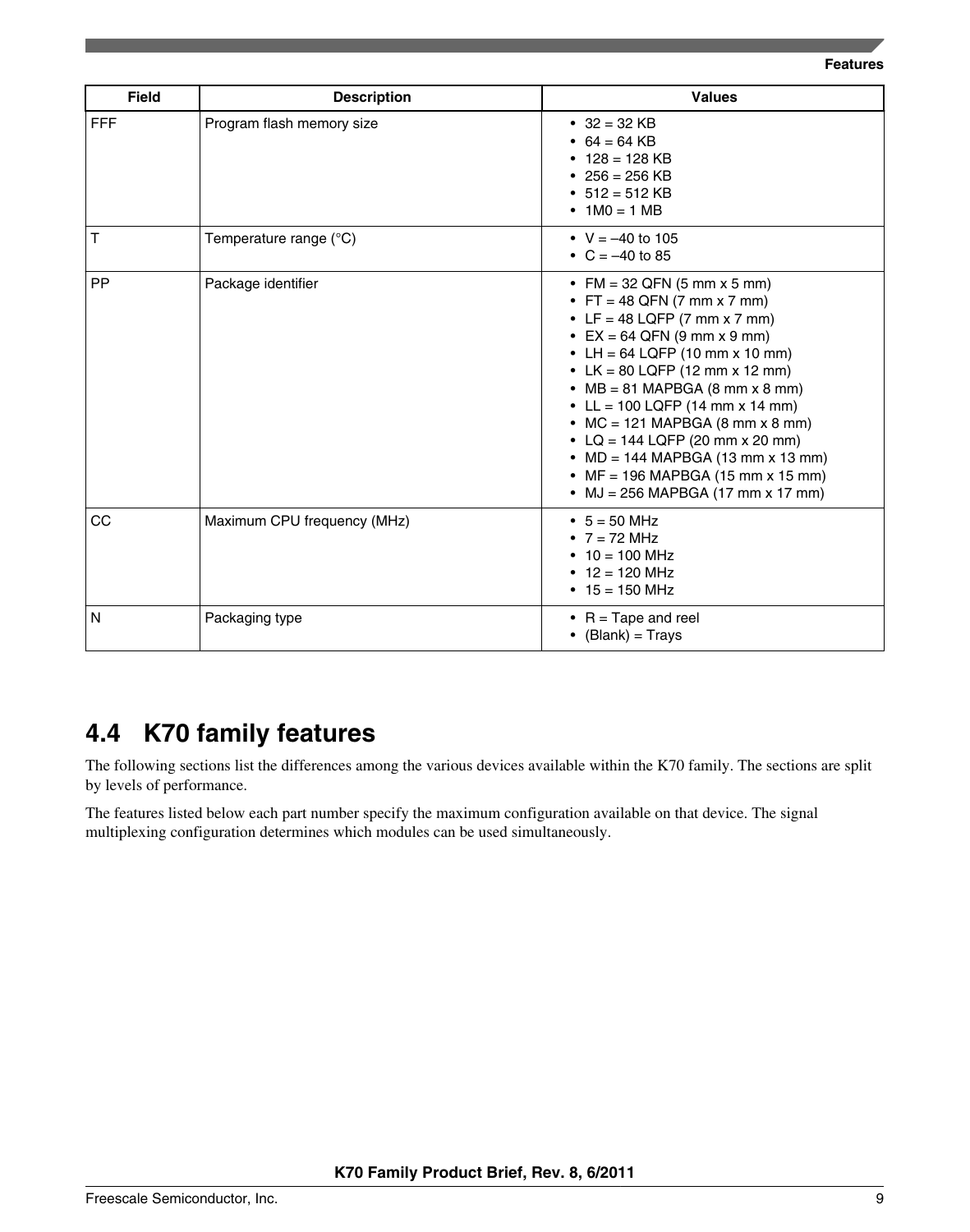# **4.4.1 K70 family features (120MHz Performance)**

**Table 3. K70 120MHz Performance Table**

| <b>MC Partnumber</b>                                         | MK70FX512VMF12(R)                     | <b>MK70FN1MOVMF12(R)</b>            | MK70FX512VMJ12(R)                   | MK70FN1M0VMJ12(R)                   |
|--------------------------------------------------------------|---------------------------------------|-------------------------------------|-------------------------------------|-------------------------------------|
|                                                              | General                               |                                     |                                     |                                     |
| <b>CPU Frequency</b>                                         | <b>120 MHz</b>                        | <b>120 MHz</b>                      | <b>120 MHz</b>                      | <b>120 MHz</b>                      |
| Pin Count                                                    | 196                                   | 196                                 | 256                                 | 256                                 |
| Package                                                      | <b>MAPBGA</b>                         | <b>MAPBGA</b>                       | <b>MAPBGA</b>                       | <b>MAPBGA</b>                       |
|                                                              | <b>Memories and Memory Interfaces</b> |                                     |                                     |                                     |
| <b>Total Flash Memory</b>                                    | 1MB                                   | 1MB                                 | 1MB                                 | 1MB                                 |
| Flash                                                        | 512KB                                 | 1MB                                 | 512KB                               | 1MB                                 |
| FlexNVM                                                      | 512KB                                 |                                     | 512KB                               |                                     |
| EEPROM/FlexRAM                                               | 16KB                                  |                                     | 16KB                                |                                     |
| <b>SRAM</b>                                                  | 128KB                                 | 128KB                               | 128KB                               | 128KB                               |
| Serial Programming Interface                                 | <b>YES</b>                            | <b>YES</b>                          | <b>YES</b>                          | <b>YES</b>                          |
| External Bus Interface (FlexBus), Addr/Data/CS               | 32/32/6                               | 32/32/6                             | 32/32/6                             | 32/32/6                             |
| Non-Muxed External Bus Interface (Flexbus), Addr/<br>Data/CS | 30/16/6, 30/8/6                       | 30/16/6, 30/8/6                     | 30/16/6, 30/8/6                     | 30/16/6, 30/8/6                     |
| <b>DDR Controller</b>                                        | $\overline{\phantom{a}}$              | $\overline{\phantom{a}}$            | <b>YES</b>                          | <b>YES</b>                          |
| <b>NAND Flash Controller</b>                                 | <b>YES</b>                            | <b>YES</b>                          | <b>YES</b>                          | <b>YES</b>                          |
| Cache                                                        | 16KB                                  | 16KB                                | 16KB                                | 16KB                                |
|                                                              | <b>Core Modules</b>                   |                                     |                                     |                                     |
| <b>DSP</b>                                                   | <b>YES</b>                            | <b>YES</b>                          | <b>YES</b>                          | <b>YES</b>                          |
| SPFPU                                                        | <b>YES</b>                            | <b>YES</b>                          | <b>YES</b>                          | <b>YES</b>                          |
| Debug                                                        | JTAG, cJTAG,<br>SWD                   | JTAG, cJTAG,<br>SWD                 | JTAG, cJTAG,<br>SWD                 | JTAG, cJTAG,<br>SWD                 |
| Trace                                                        | TPIU, FPB,<br>DWT, ITM,<br>ETM, ETB   | TPIU, FPB,<br>DWT, ITM,<br>ETM, ETB | TPIU, FPB,<br>DWT, ITM,<br>ETM, ETB | TPIU, FPB,<br>DWT, ITM,<br>ETM, ETB |
| <b>NMI</b>                                                   | <b>YES</b>                            | <b>YES</b>                          | <b>YES</b>                          | <b>YES</b>                          |
|                                                              | <b>System Modules</b>                 |                                     |                                     |                                     |
| Software Watchdog                                            | <b>YES</b>                            | YES                                 | <b>YES</b>                          | <b>YES</b>                          |
| Hardware Watchdog                                            | <b>YES</b>                            | <b>YES</b>                          | <b>YES</b>                          | <b>YES</b>                          |
| <b>PMC</b>                                                   | <b>YES</b>                            | <b>YES</b>                          | <b>YES</b>                          | <b>YES</b>                          |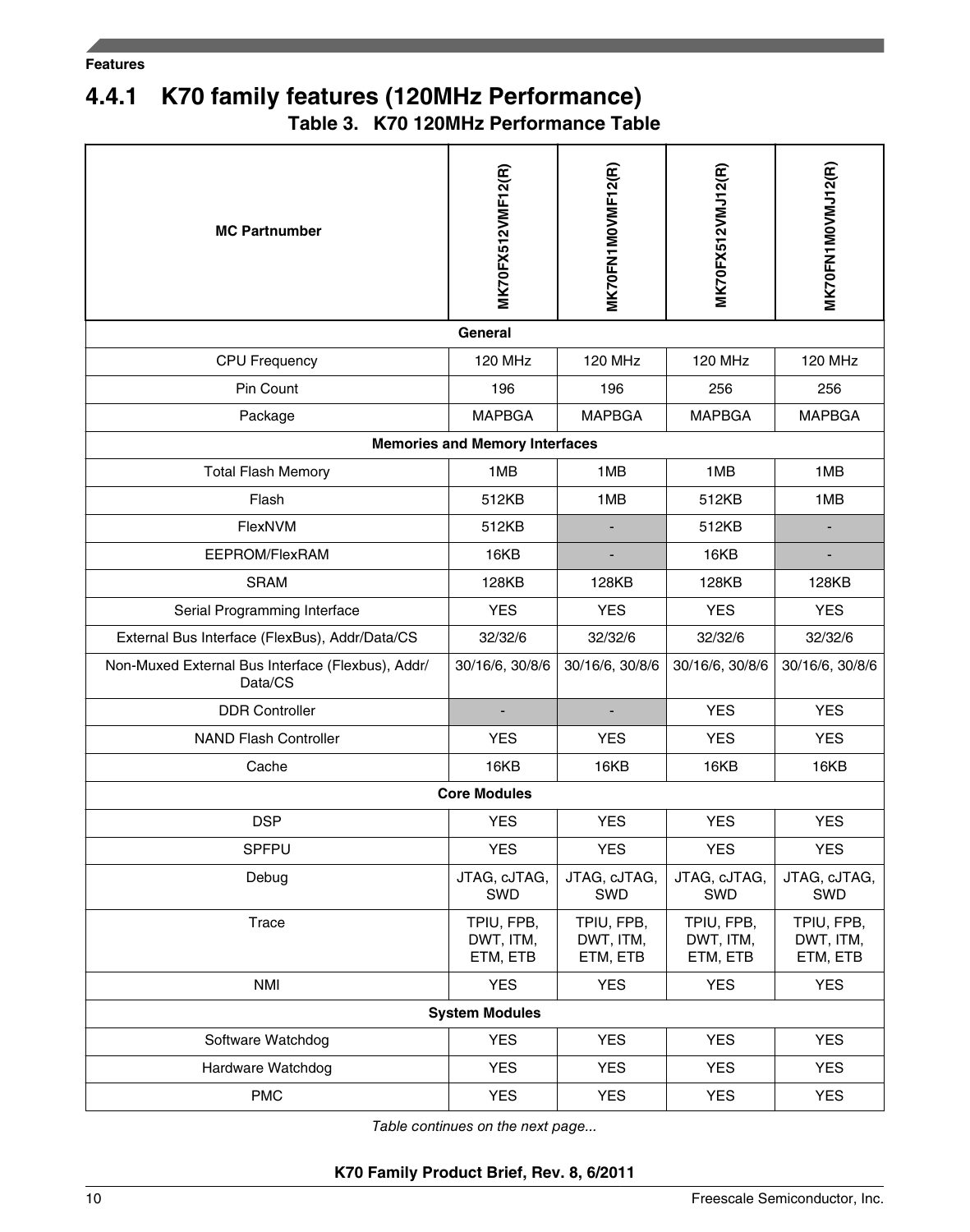|  | Table 3. K70 120MHz Performance Table (continued) |  |  |
|--|---------------------------------------------------|--|--|
|--|---------------------------------------------------|--|--|

| <b>MC Partnumber</b>                         | MK70FX512VMF12(R)                | <b>MK70FN1MOVMF12(R)</b>         | MK70FX512VMJ12(R)                | MK70FN1M0VMJ12(R)            |
|----------------------------------------------|----------------------------------|----------------------------------|----------------------------------|------------------------------|
| <b>MPU</b>                                   | <b>YES</b>                       | <b>YES</b>                       | <b>YES</b>                       | <b>YES</b>                   |
| <b>DMA</b>                                   | 32ch                             | 32ch                             | 32ch                             | 32ch                         |
|                                              | <b>Clock Modules</b>             |                                  |                                  |                              |
| <b>MCG</b>                                   | <b>YES</b>                       | <b>YES</b>                       | <b>YES</b>                       | <b>YES</b>                   |
| OSC (32-40kHz/3-32MHz)                       | 32-40kHz/<br>8-32MHz             | 32-40kHz/<br>8-32MHz             | 32-40kHz/<br>8-32MHz             | 32-40kHz/<br>8-32MHz         |
| RTC (32KHz Osc, Vbat)                        | <b>YES</b>                       | <b>YES</b>                       | <b>YES</b>                       | <b>YES</b>                   |
|                                              | <b>Security and Integrity</b>    |                                  |                                  |                              |
| Hardware Encryption                          | <b>YES</b>                       | <b>YES</b>                       | <b>YES</b>                       | <b>YES</b>                   |
| <b>Tamper Detect</b>                         | <b>YES</b>                       | <b>YES</b>                       | <b>YES</b>                       | <b>YES</b>                   |
| <b>CRC</b>                                   | <b>YES</b>                       | <b>YES</b>                       | <b>YES</b>                       | <b>YES</b>                   |
|                                              | Analog                           |                                  |                                  |                              |
| ADC0 (SE:single-ended, DP:differential pair) | 19 $ch$ SE + 3 $ch$<br><b>DP</b> | 19 $ch$ SE + 3 $ch$<br><b>DP</b> | 19 $ch$ SE + 3 $ch$<br><b>DP</b> | 19 $ch$ SE + 3 $ch$<br>DP    |
| ADC1                                         | 18ch $SE + 3ch$<br><b>DP</b>     | 18ch $SE + 3ch$<br>DP            | 18ch $SE + 3ch$<br>DP            | 18ch $SE + 3ch$<br><b>DP</b> |
| ADC <sub>2</sub>                             | 15ch $SE + 2ch$<br><b>DP</b>     | 15ch $SE + 2ch$<br>DP            | 15ch $SE + 2ch$<br><b>DP</b>     | 15ch $SE + 2ch$<br><b>DP</b> |
| ADC3                                         | 15ch $SE + 2ch$<br>DP            | 15ch $SE + 2ch$<br><b>DP</b>     | 15ch $SE + 2ch$<br>DP            | 15ch $SE + 2ch$<br>DP        |
| ADC DP                                       | 4ch                              | 4ch                              | 4ch                              | 4ch                          |
| ADC SE                                       | 67ch                             | 67ch                             | 67ch                             | 67ch                         |
| <b>PGA</b>                                   | $\overline{4}$                   | 4                                | $\overline{4}$                   | $\overline{4}$               |
| 12-bit DAC                                   | $\overline{2}$                   | $\overline{c}$                   | $\overline{2}$                   | $\overline{2}$               |
| Analog Comparator                            | $\overline{4}$                   | $\overline{4}$                   | $\overline{4}$                   | $\overline{4}$               |
| Analog Comparator Inputs                     | 5/2/2/5                          | 5/2/2/5                          | 5/2/2/5                          | 5/2/2/5                      |
| OPAMP                                        |                                  |                                  |                                  |                              |
| <b>TRIAMP</b>                                |                                  |                                  |                                  |                              |
| Vref                                         | <b>YES</b>                       | <b>YES</b>                       | <b>YES</b>                       | <b>YES</b>                   |
|                                              | <b>Timers</b>                    |                                  |                                  |                              |
| Motor Control/General purpose/PWM            | 2x8ch                            | 2x8ch                            | 2x8ch                            | 2x8ch                        |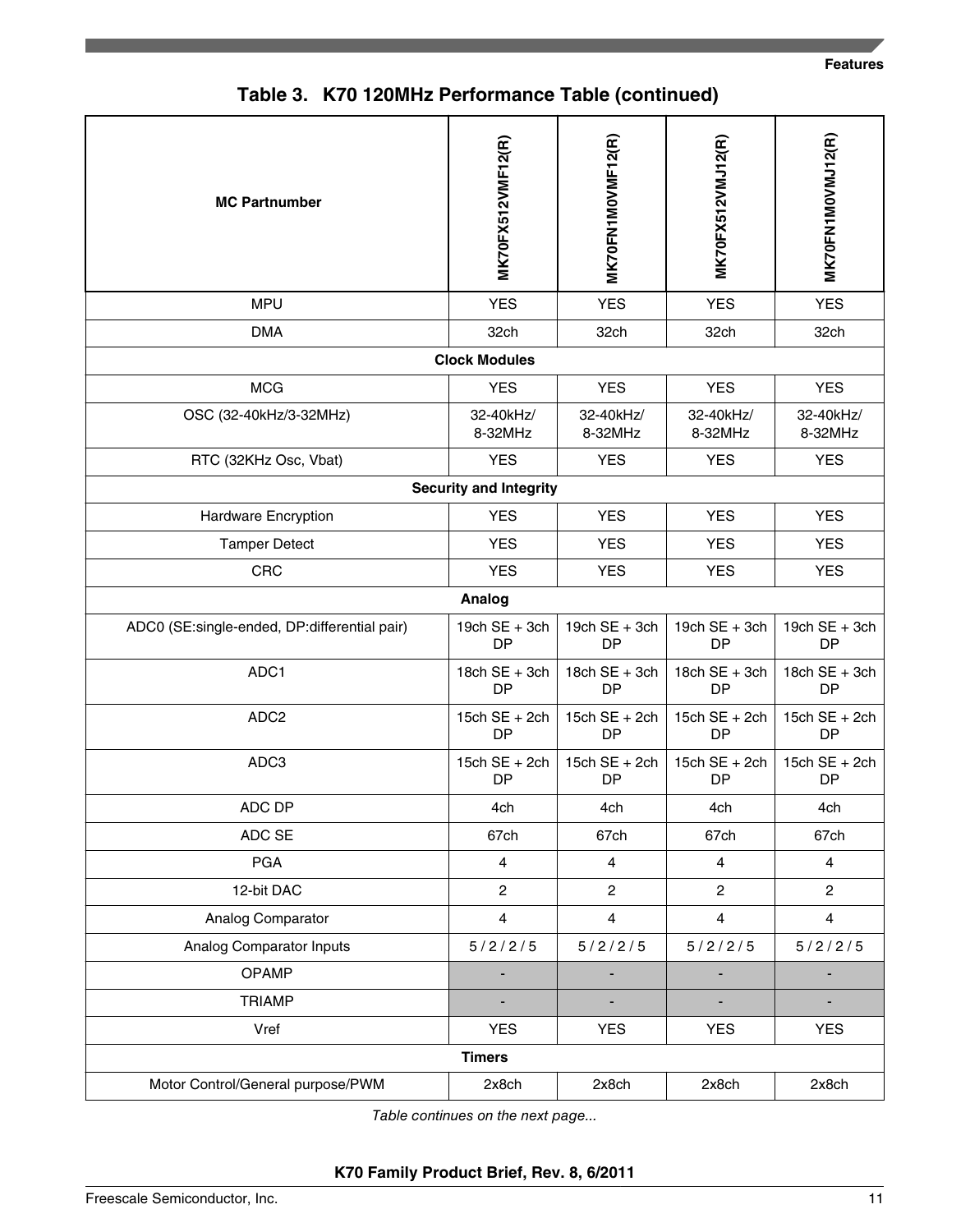#### **Features**

**Table 3. K70 120MHz Performance Table (continued)**

| <b>MC Partnumber</b>                   | <b>MK70FX512VMF12(R)</b>         | <b>MK70FN1MOVMF12(R)</b> | MK70FX512VMJ12(R) | MK70FN1M0VMJ12(R) |
|----------------------------------------|----------------------------------|--------------------------|-------------------|-------------------|
| Quad decoder/General purpose/PWM       | 2x2ch                            | 2x2ch                    | 2x2ch             | 2x2ch             |
| FTM External CLK                       | $\overline{c}$                   | $\overline{c}$           | $\overline{c}$    | $\overline{c}$    |
| Low Power Timer                        | 1                                | 1                        | 1                 | 1                 |
| <b>PIT</b>                             | 1x4ch                            | 1x4ch                    | 1x4ch             | 1x4ch             |
| <b>PDB</b>                             | 1                                | 1                        | 1                 | 1                 |
| <b>CMT(Carrier Module Transmitter)</b> | <b>YES</b>                       | <b>YES</b>               | <b>YES</b>        | <b>YES</b>        |
|                                        | <b>Communication Interfaces</b>  |                          |                   |                   |
| <b>SDHC</b>                            | 8-bit, CLKIN                     | 8-bit, CLKIN             | 8-bit, CLKIN      | 8-bit, CLKIN      |
| High Baudrate UART w/ ISO7816          | $\overline{c}$                   | $\overline{2}$           | $\overline{c}$    | $\overline{2}$    |
| <b>High Baudrate UART</b>              | 0                                | 0                        | $\mathbf 0$       | $\mathbf 0$       |
| <b>UART</b>                            | $\overline{4}$                   | $\overline{4}$           | $\overline{4}$    | $\overline{4}$    |
| SPI chip selects per module            | 6/4/2                            | 6/4/2                    | 6/4/2             | 6/4/2             |
| 12C                                    | $\overline{c}$                   | $\overline{2}$           | $\overline{c}$    | $\overline{2}$    |
| 12S                                    | $\overline{c}$                   | $\overline{2}$           | $\overline{c}$    | $\overline{2}$    |
| CAN                                    | $\overline{2}$                   | $\mathbf{2}$             | $\overline{c}$    | $\overline{2}$    |
| USB OTG LS/FS w/ on-chip xcvr          | $\mathbf{1}$                     | $\mathbf{1}$             | 1                 | 1                 |
| USB OTG HS                             | 1                                | 1                        | $\mathbf{1}$      | 1                 |
| <b>USB DCD</b>                         | <b>YES</b>                       | <b>YES</b>               | <b>YES</b>        | <b>YES</b>        |
| USB 120mAReg                           | <b>YES</b>                       | <b>YES</b>               | <b>YES</b>        | <b>YES</b>        |
| Ethernet w /1588                       | MII / RMII                       | MII / RMII               | MII / RMII        | MII / RMII        |
| IEEE1588 Timer                         | 1x4ch, CLKIN                     | 1x4ch, CLKIN             | 1x4ch, CLKIN      | 1x4ch, CLKIN      |
|                                        | <b>Human-Machine Interface</b>   |                          |                   |                   |
| Segment LCD                            |                                  |                          |                   |                   |
| Graphic LCD                            | 800x600                          | 800x600                  | 800x600           | 800x600           |
| TSI(Capacitive Touch)                  | 16 input                         | 16 input                 | 16 input          | 16 input          |
| GPIO (w interrupt)                     | 128                              | 128                      | 128               | 128               |
|                                        | <b>Operating Characteristics</b> |                          |                   |                   |
| 5V Tolerant                            | <b>YES</b>                       | <b>YES</b>               | <b>YES</b>        | <b>YES</b>        |
| Voltage Range                          | 1.71-3.6V                        | 1.71-3.6V                | 1.71-3.6V         | 1.71-3.6V         |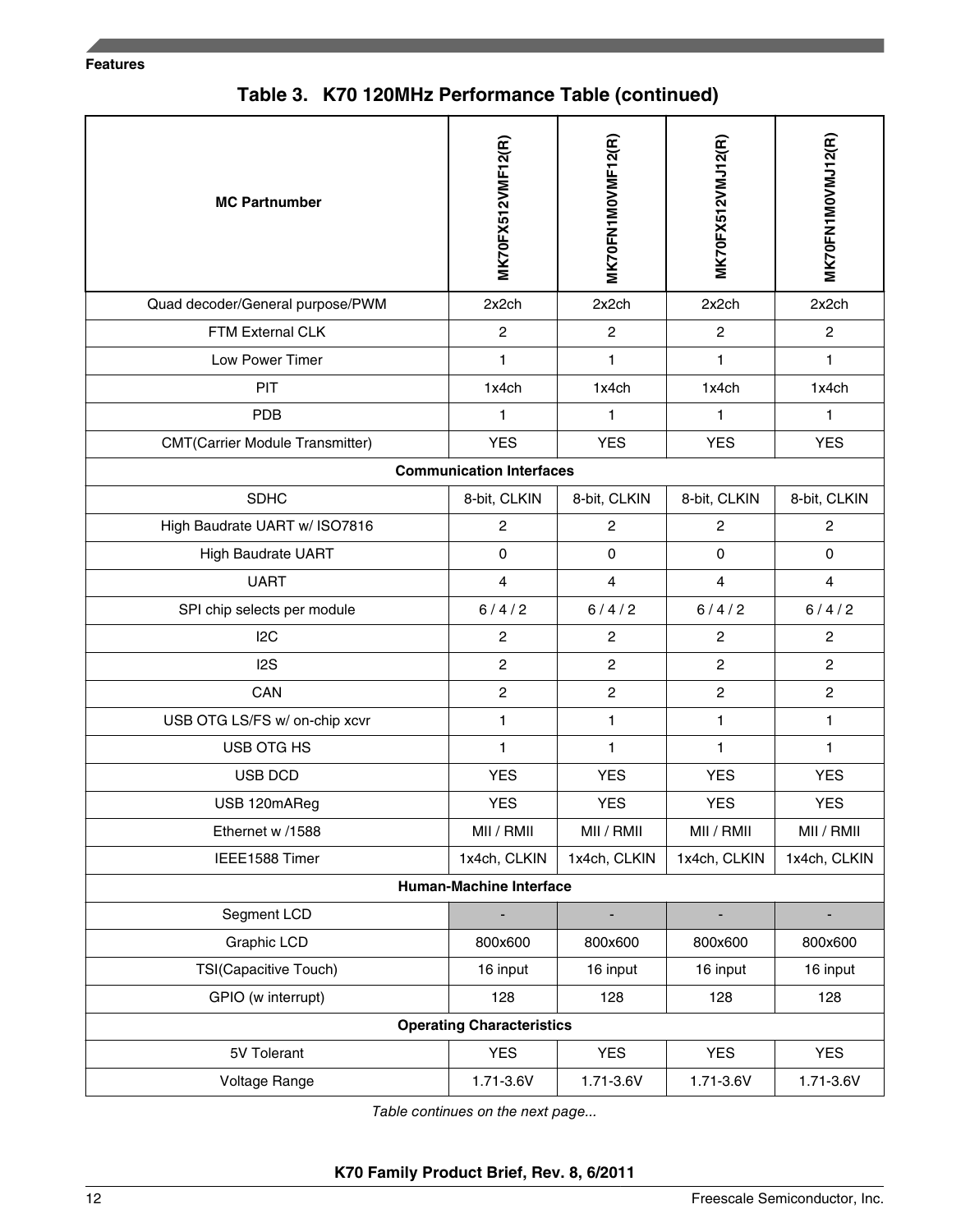| <b>MC Partnumber</b> | MK70FX512VMF12(R) | 2(R)<br>Ξ<br><b>DFN1MO</b><br><b>ZNIN</b> | (2(R))<br>$\bar{z}$<br>Ñ<br>X51<br>Ξ | MK70FN1MOVMJ12(R) |
|----------------------|-------------------|-------------------------------------------|--------------------------------------|-------------------|
| Flash Write V        | 1.71V             | 1.71V                                     | 1.71V                                | 1.71V             |
| Temp Range           | -40 to 105C       | -40 to 105C                               | -40 to 105C                          | -40 to 105C       |

**Table 3. K70 120MHz Performance Table (continued)**

# **4.4.2 K70 family features (150MHz Performance)**

**Table 4. K70 150MHz Performance Table**

| <b>MC Partnumber</b>                                         | MK70FX512VMF15(R)                     | <b>MK70FN1MOVMF15(R)</b> | MK70FX512VMJ15(R) | MK70FN1M0VMJ15(R) |
|--------------------------------------------------------------|---------------------------------------|--------------------------|-------------------|-------------------|
|                                                              | <b>General</b>                        |                          |                   |                   |
| <b>CPU Frequency</b>                                         | <b>150 MHz</b>                        | <b>150 MHz</b>           | <b>150 MHz</b>    | <b>150 MHz</b>    |
| Pin Count                                                    | 196                                   | 196                      | 256               | 256               |
| Package                                                      | <b>MAPBGA</b>                         | <b>MAPBGA</b>            | <b>MAPBGA</b>     | <b>MAPBGA</b>     |
|                                                              | <b>Memories and Memory Interfaces</b> |                          |                   |                   |
| <b>Total Flash Memory</b>                                    | 1MB                                   | 1MB                      | 1MB               | 1MB               |
| Flash                                                        | 512KB                                 | 1MB                      | 512KB             | 1MB               |
| FlexNVM                                                      | 512KB                                 |                          | 512KB             |                   |
| EEPROM/FlexRAM                                               | 16KB                                  |                          | 16KB              |                   |
| <b>SRAM</b>                                                  | 128KB                                 | 128KB                    | 128KB             | 128KB             |
| Serial Programming Interface                                 | <b>YES</b>                            | <b>YES</b>               | <b>YES</b>        | <b>YES</b>        |
| External Bus Interface (FlexBus), Addr/Data/CS               | 32/32/6                               | 32/32/6                  | 32/32/6           | 32/32/6           |
| Non-Muxed External Bus Interface (Flexbus), Addr/<br>Data/CS | 30/16/6, 30/8/6                       | 30/16/6, 30/8/6          | 30/16/6, 30/8/6   | 30/16/6, 30/8/6   |
| <b>DDR Controller</b>                                        |                                       |                          | <b>YES</b>        | <b>YES</b>        |
| <b>NAND Flash Controller</b>                                 | <b>YES</b>                            | <b>YES</b>               | <b>YES</b>        | <b>YES</b>        |
| Cache                                                        | 16KB                                  | 16KB                     | 16KB              | 16KB              |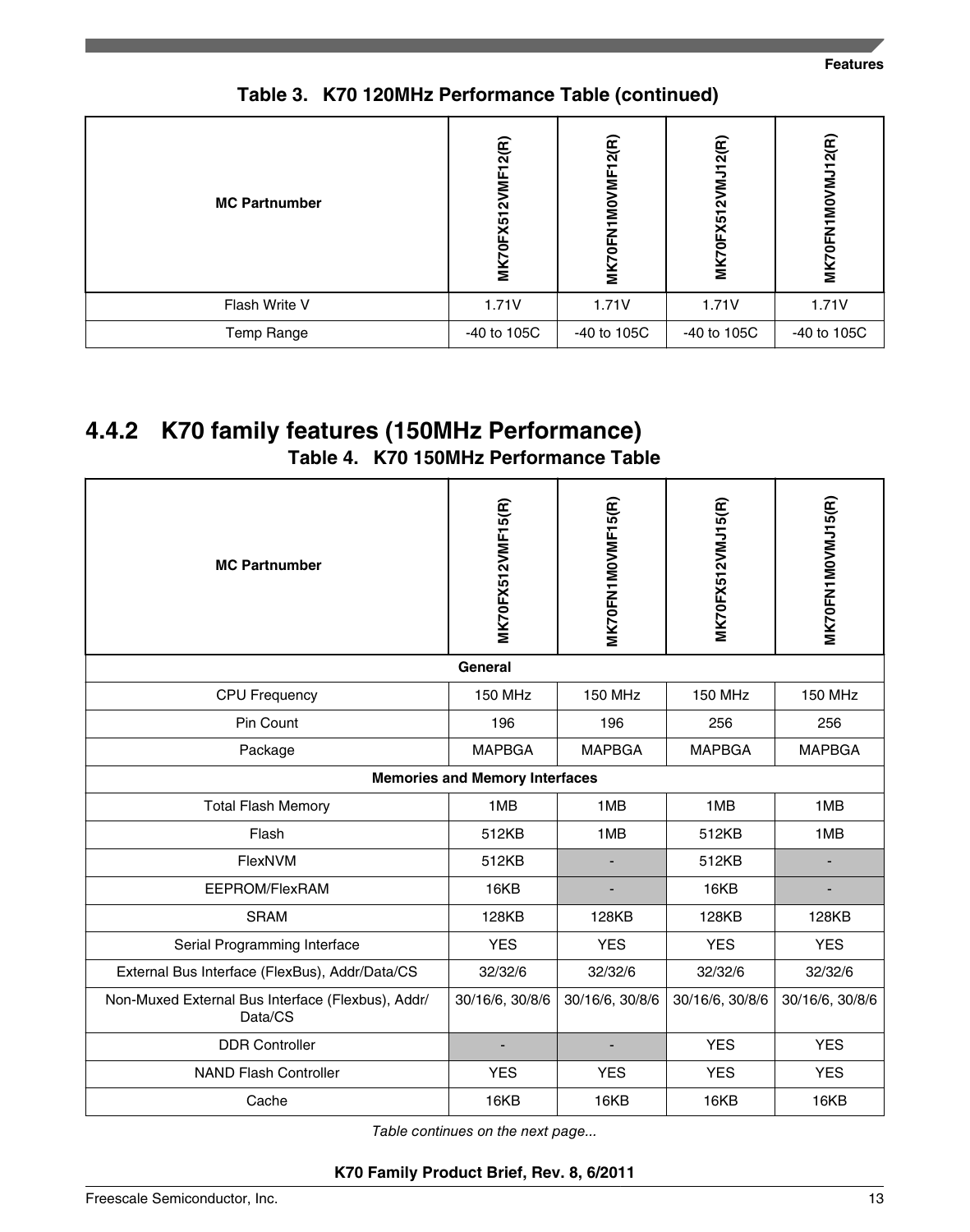#### **Features**

**Table 4. K70 150MHz Performance Table (continued)**

| <b>MC Partnumber</b>                         | <b>MK70FX512VMF15(R)</b>            | MK70FN1MOVMF15(R)                   | MK70FX512VMJ15(R)                   | MK70FN1M0VMJ15(R)                   |
|----------------------------------------------|-------------------------------------|-------------------------------------|-------------------------------------|-------------------------------------|
|                                              | <b>Core Modules</b>                 |                                     |                                     |                                     |
| <b>DSP</b>                                   | <b>YES</b>                          | <b>YES</b>                          | <b>YES</b>                          | <b>YES</b>                          |
| <b>SPFPU</b>                                 | <b>YES</b>                          | <b>YES</b>                          | <b>YES</b>                          | <b>YES</b>                          |
| Debug                                        | JTAG, cJTAG,<br>SWD                 | JTAG, cJTAG,<br>SWD                 | JTAG, cJTAG,<br>SWD                 | JTAG, cJTAG,<br>SWD                 |
| Trace                                        | TPIU, FPB,<br>DWT, ITM,<br>ETM, ETB | TPIU, FPB,<br>DWT, ITM,<br>ETM, ETB | TPIU, FPB,<br>DWT, ITM,<br>ETM, ETB | TPIU, FPB,<br>DWT, ITM,<br>ETM, ETB |
| <b>NMI</b>                                   | <b>YES</b>                          | <b>YES</b>                          | <b>YES</b>                          | <b>YES</b>                          |
|                                              | <b>System Modules</b>               |                                     |                                     |                                     |
| Software Watchdog                            | <b>YES</b>                          | <b>YES</b>                          | <b>YES</b>                          | <b>YES</b>                          |
| Hardware Watchdog                            | <b>YES</b>                          | <b>YES</b>                          | <b>YES</b>                          | <b>YES</b>                          |
| <b>PMC</b>                                   | <b>YES</b>                          | <b>YES</b>                          | <b>YES</b>                          | <b>YES</b>                          |
| <b>MPU</b>                                   | <b>YES</b>                          | <b>YES</b>                          | <b>YES</b>                          | <b>YES</b>                          |
| <b>DMA</b>                                   | 32ch                                | 32ch                                | 32ch                                | 32ch                                |
|                                              | <b>Clock Modules</b>                |                                     |                                     |                                     |
| <b>MCG</b>                                   | <b>YES</b>                          | <b>YES</b>                          | <b>YES</b>                          | <b>YES</b>                          |
| OSC (32-40kHz/3-32MHz)                       | 32-40kHz/<br>8-32MHz                | 32-40kHz/<br>8-32MHz                | 32-40kHz/<br>8-32MHz                | 32-40kHz/<br>8-32MHz                |
| RTC (32KHz Osc, Vbat)                        | <b>YES</b>                          | <b>YES</b>                          | <b>YES</b>                          | <b>YES</b>                          |
|                                              | <b>Security and Integrity</b>       |                                     |                                     |                                     |
| Hardware Encryption                          | <b>YES</b>                          | <b>YES</b>                          | <b>YES</b>                          | <b>YES</b>                          |
| <b>Tamper Detect</b>                         | YES                                 | <b>YES</b>                          | <b>YES</b>                          | <b>YES</b>                          |
| CRC                                          | <b>YES</b>                          | <b>YES</b>                          | <b>YES</b>                          | <b>YES</b>                          |
|                                              | Analog                              |                                     |                                     |                                     |
| ADC0 (SE:single-ended, DP:differential pair) | 19 $ch$ SE + 3 $ch$<br>DP           | 19 $ch$ SE + 3 $ch$<br><b>DP</b>    | 19 $ch$ SE + 3 $ch$<br><b>DP</b>    | 19 $ch$ SE + 3 $ch$<br>DP           |
| ADC1                                         | $18$ ch $SE + 3$ ch<br>DP           | $18ch SE + 3ch$<br>DP               | 18ch $SE + 3ch$<br>DP               | 18ch $SE + 3ch$<br>DP               |
| ADC <sub>2</sub>                             | 15ch $SE + 2ch$<br><b>DP</b>        | 15ch $SE + 2ch$<br><b>DP</b>        | 15ch $SE + 2ch$<br><b>DP</b>        | 15ch $SE + 2ch$<br>DP               |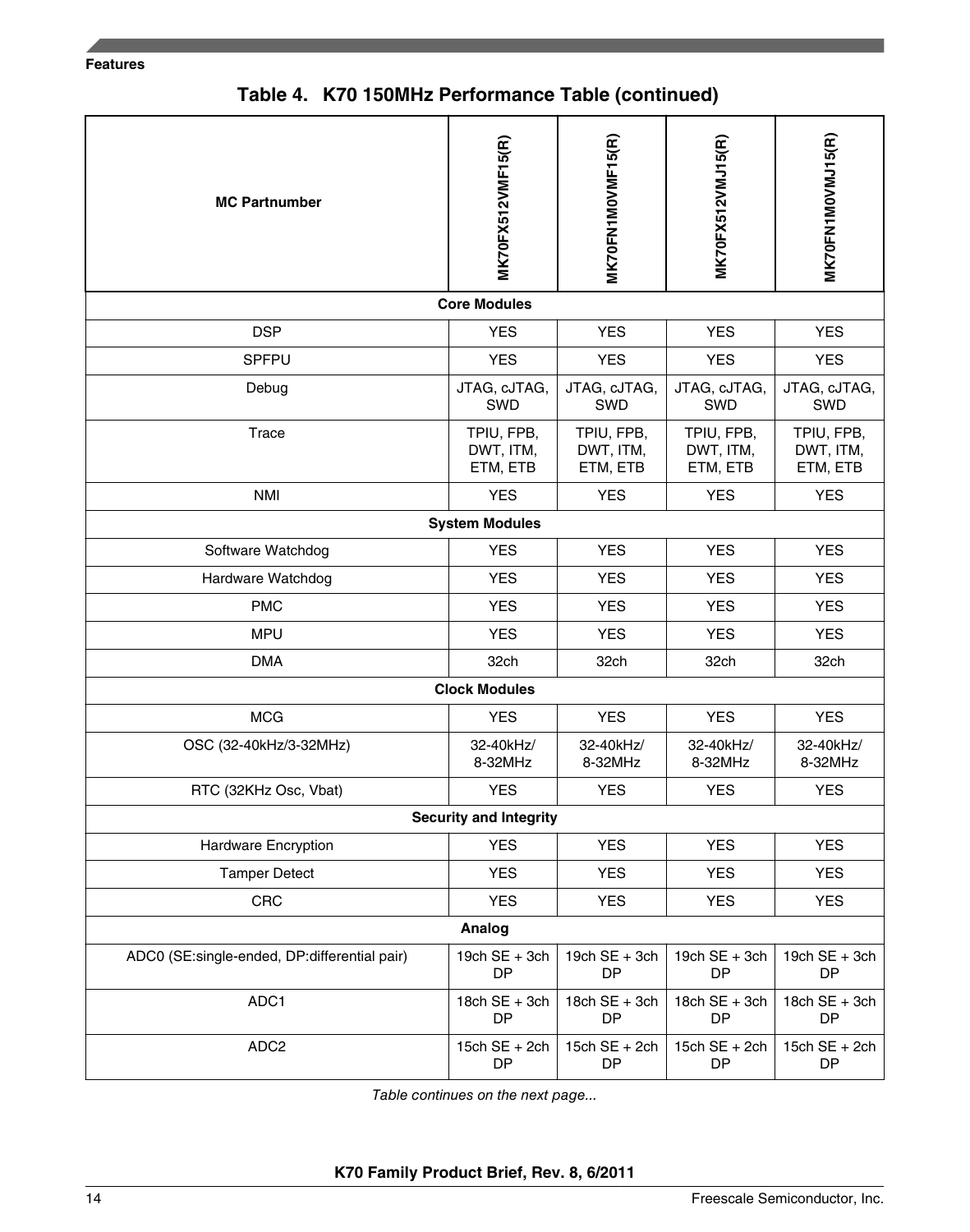| <b>MC Partnumber</b>                   | MK70FX512VMF15(R)               | <b>MK70FN1MOVMF15(R)</b>     | MK70FX512VMJ15(R)            | MK70FN1M0VMJ15(R)            |
|----------------------------------------|---------------------------------|------------------------------|------------------------------|------------------------------|
| ADC3                                   | 15ch $SE + 2ch$<br><b>DP</b>    | 15ch $SE + 2ch$<br><b>DP</b> | 15ch $SE + 2ch$<br><b>DP</b> | 15ch $SE + 2ch$<br><b>DP</b> |
| ADC DP                                 | 4ch                             | 4ch                          | 4ch                          | 4ch                          |
| ADC SE                                 | 67ch                            | 67ch                         | 67ch                         | 67ch                         |
| <b>PGA</b>                             | $\overline{\mathbf{4}}$         | $\overline{4}$               | $\overline{4}$               | $\overline{4}$               |
| 12-bit DAC                             | $\overline{c}$                  | $\overline{c}$               | $\mathbf{2}$                 | $\overline{c}$               |
| Analog Comparator                      | $\overline{\mathbf{4}}$         | $\overline{4}$               | $\overline{4}$               | $\overline{4}$               |
| Analog Comparator Inputs               | 5/2/2/5                         | 5/2/2/5                      | 5/2/2/5                      | 5/2/2/5                      |
| <b>OPAMP</b>                           |                                 |                              |                              |                              |
| <b>TRIAMP</b>                          |                                 |                              |                              |                              |
| Vref                                   | <b>YES</b>                      | <b>YES</b>                   | <b>YES</b>                   | <b>YES</b>                   |
|                                        | <b>Timers</b>                   |                              |                              |                              |
| Motor Control/General purpose/PWM      | 2x8ch                           | 2x8ch                        | 2x8ch                        | 2x8ch                        |
| Quad decoder/General purpose/PWM       | 2x2ch                           | 2x2ch                        | 2x2ch                        | 2x2ch                        |
| FTM External CLK                       | $\overline{c}$                  | $\overline{c}$               | $\overline{c}$               | $\overline{c}$               |
| Low Power Timer                        | $\mathbf{1}$                    | 1                            | 1                            | 1                            |
| PIT                                    | 1x4ch                           | 1x4ch                        | 1x4ch                        | 1x4ch                        |
| <b>PDB</b>                             | 1                               | $\mathbf{1}$                 | $\mathbf{1}$                 | $\mathbf{1}$                 |
| <b>CMT(Carrier Module Transmitter)</b> | <b>YES</b>                      | <b>YES</b>                   | <b>YES</b>                   | <b>YES</b>                   |
|                                        | <b>Communication Interfaces</b> |                              |                              |                              |
| <b>SDHC</b>                            | 8-bit, CLKIN                    | 8-bit, CLKIN                 | 8-bit, CLKIN                 | 8-bit, CLKIN                 |
| High Baudrate UART w/ ISO7816          | $\overline{c}$                  | $\overline{c}$               | $\overline{c}$               | $\overline{c}$               |
| <b>High Baudrate UART</b>              | $\pmb{0}$                       | $\mathsf 0$                  | $\pmb{0}$                    | 0                            |
| <b>UART</b>                            | $\overline{\mathbf{4}}$         | $\overline{4}$               | $\overline{4}$               | $\overline{4}$               |
| SPI chip selects per module            | 6/4/2                           | 6/4/2                        | 6/4/2                        | 6/4/2                        |
| 12C                                    | $\overline{c}$                  | $\overline{c}$               | $\mathbf{2}$                 | $\mathbf{2}$                 |
| 12S                                    | $\overline{c}$                  | $\overline{c}$               | $\overline{c}$               | $\overline{a}$               |
| CAN                                    | $\overline{\mathbf{c}}$         | $\overline{c}$               | $\overline{c}$               | $\overline{c}$               |
| USB OTG LS/FS w/ on-chip xcvr          | $\mathbf{1}$                    | $\mathbf{1}$                 | $\mathbf{1}$                 | 1                            |

**Table 4. K70 150MHz Performance Table (continued)**

*Table continues on the next page...*

USB OTG HS 1 1 1 1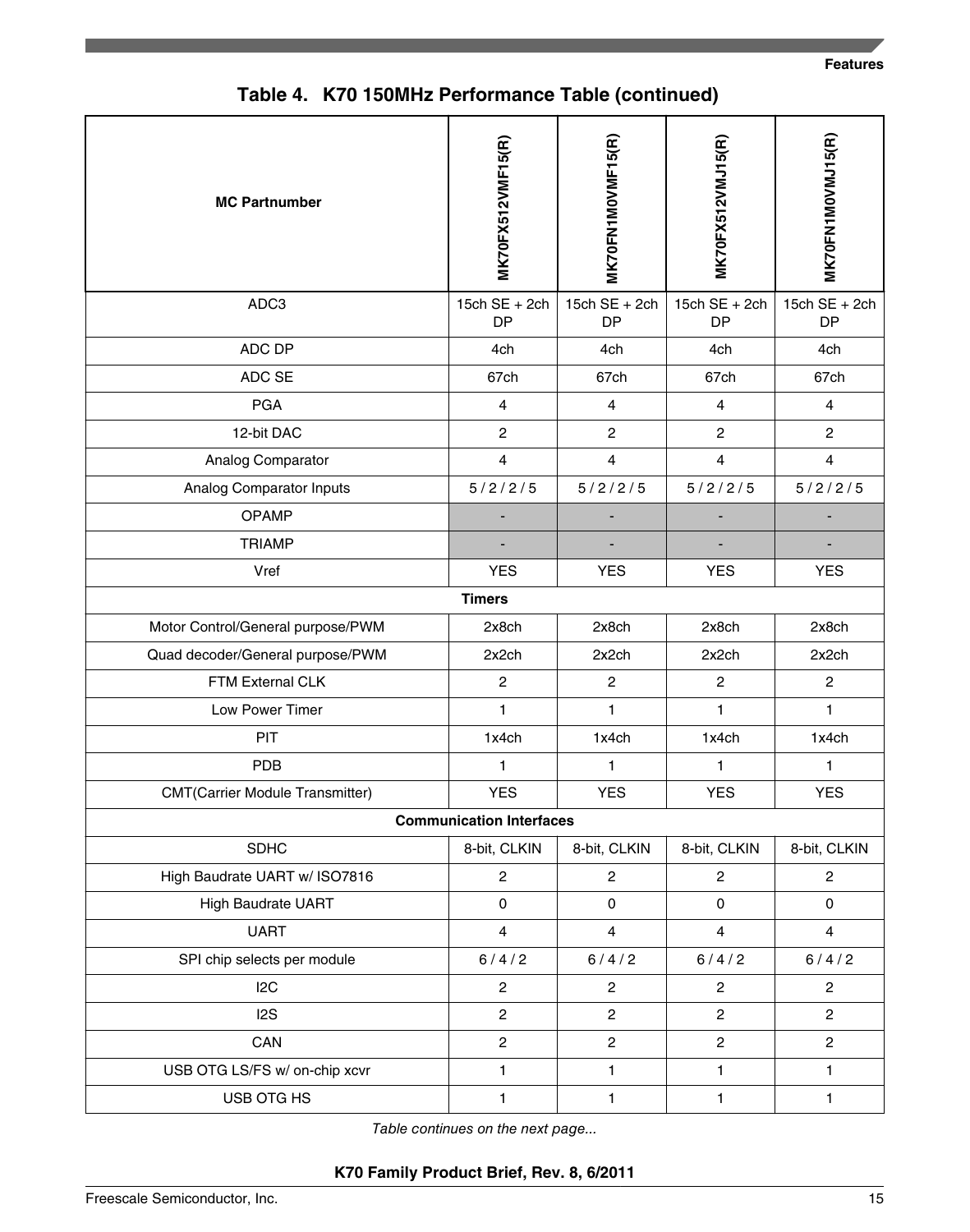**Core modules**

| <b>MC Partnumber</b>  | <b>MK70FX512VMF15(R)</b>         | <b>MK70FN1MOVMF15(R)</b> | MK70FX512VMJ15(R) | MK70FN1M0VMJ15(R) |
|-----------------------|----------------------------------|--------------------------|-------------------|-------------------|
| USB DCD               | <b>YES</b>                       | <b>YES</b>               | <b>YES</b>        | <b>YES</b>        |
| USB 120mAReg          | <b>YES</b>                       | <b>YES</b>               | <b>YES</b>        | <b>YES</b>        |
| Ethernet w /1588      | MII / RMII                       | MII / RMII               | MII / RMII        | MII / RMII        |
| IEEE1588 Timer        | 1x4ch, CLKIN                     | 1x4ch, CLKIN             | 1x4ch, CLKIN      | 1x4ch, CLKIN      |
|                       | <b>Human-Machine Interface</b>   |                          |                   |                   |
| Segment LCD           |                                  |                          |                   |                   |
| Graphic LCD           | 800x600                          | 800x600                  | 800x600           | 800x600           |
| TSI(Capacitive Touch) | 16 input                         | 16 input                 | 16 input          | 16 input          |
| GPIO (w interrupt)    | 128                              | 128                      | 128               | 128               |
|                       | <b>Operating Characteristics</b> |                          |                   |                   |
| 5V Tolerant           | <b>YES</b>                       | <b>YES</b>               | <b>YES</b>        | <b>YES</b>        |
| Voltage Range         | 1.71-3.6V                        | 1.71-3.6V                | 1.71-3.6V         | 1.71-3.6V         |
| Flash Write V         | 1.71V                            | 1.71V                    | 1.71V             | 1.71V             |
| Temp Range            | -40 to 105C                      | $-40$ to $105C$          | -40 to 105C       | -40 to 105C       |

**Table 4. K70 150MHz Performance Table (continued)**

# **4.5 Module-by-module feature list**

The following sections describe the high-level module features for the family's superset device. See the previous section for differences among the subset devices.

#### **Core modules 4.5.1**

### **4.5.1.1 ARM Cortex-M4 Core**

- Supports up to 150 MHz frequency with 1.25DMIPS/MHz
- ARM Core based on the ARMv7 Architecture & Thumb®-2 ISA
- Microcontroller cores focused on very cost sensitive, deterministic, interrupt driven environments
- Harvard bus architecture
- 3-stage pipeline with branch speculation
- Integrated bus matrix
- Integrated Digital Signal Processor (DSP)
- Configurable nested vectored interrupt controller (NVIC)
- Advanced configurable debug and trace components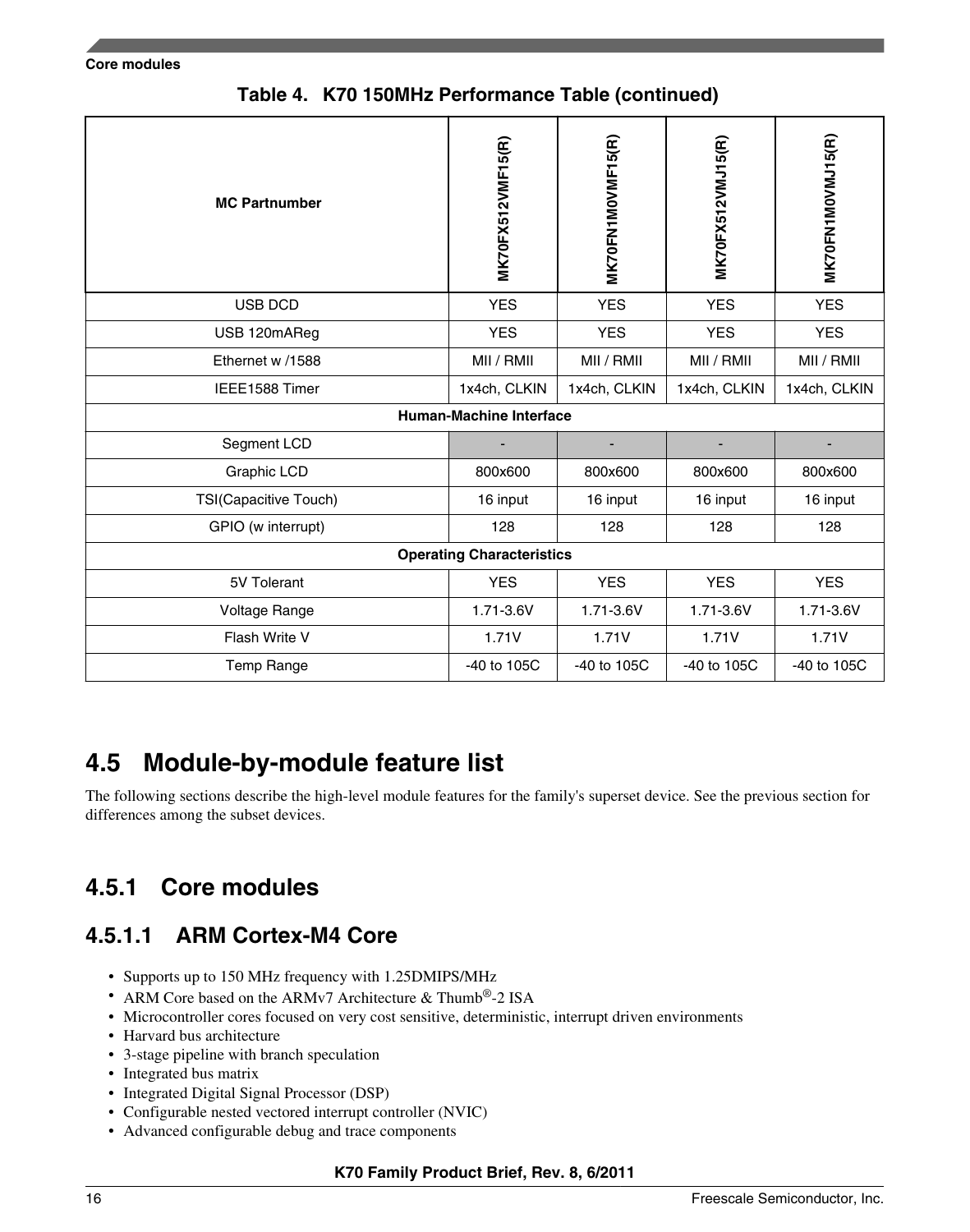- Embedded Trace Macrocell (ETM)
- Optional single precision floating point unit (SPFPU)

### **4.5.1.2 Nested Vectored Interrupt Controller (NVIC)**

- Close coupling with Cortex-M4 core's Harvard architecture enables low latency interrupt handling
- Up to 120 interrupt sources
- Includes a single non-maskable interrupt
- 16 levels of priority, with each interrupt source dynamically configurable
- Supports nesting of interrupts when higher priority interrupts are activated
- Relocatable vector table

## **4.5.1.3 Wake-up Interrupt Controller (WIC)**

- Supports interrupt handling when system clocking is disabled in low power modes
- Takes over and emulates the NVIC behavior when correctly primed by the NVIC on entry to very-deep-sleep
- A rudimentary interrupt masking system with no prioritization logic signals for wake-up as soon as a non-masked interrupt is detected
- Contains no programmer's model visible state and is therefore invisible to end users of the device other than through the benefits of reduced power consumption while sleeping

### **4.5.1.4 Debug Controller**

- Serial Wire JTAG Debug Port (SWJ-DP) combines
	- external interface that provides a standard JTAG or cJTAG interface for debug access
	- external interface that provides a serial-wire bidirectional debug interface
- Debug Watchpoint and Trace (DWT) with the following functionality:
	- four comparators configurable as a hardware watchpoint, an ETM trigger, a PC sampler event trigger, or a data address sampler event trigger
	- several counters or a data match event trigger for performance profiling
	- configurable to emit PC samples at defined intervals or to emit interrupt event information
- Instrumentation Trace Macrocell (ITM) with the following functionality:
	- Software trace writes directly to ITM stimulus registers can cause packets to be emitted
	- Hardware trace packets generated by DWT are emitted by ITM
	- Time stamping emitted relative to packets
- Embedded Trace Macrocell (ETM) supports instruction trace
- CoreSight™ Embedded Trace Buffer (ETB) is a memory-mapped buffer to store trace data. Allows reconstruction of program flow with standard JTAG tools.
- Test Port Interface Unit (TPIU) acts as a bridge between ITM or ETM and an off-chip Trace Port Analyzer
- Flash Patch and Breakpoints (FPB) implements hardware breakpoints and patches code and data from code space to system space

## **System modules 4.5.2**

### **4.5.2.1 Power Management Control Unit (PMC)**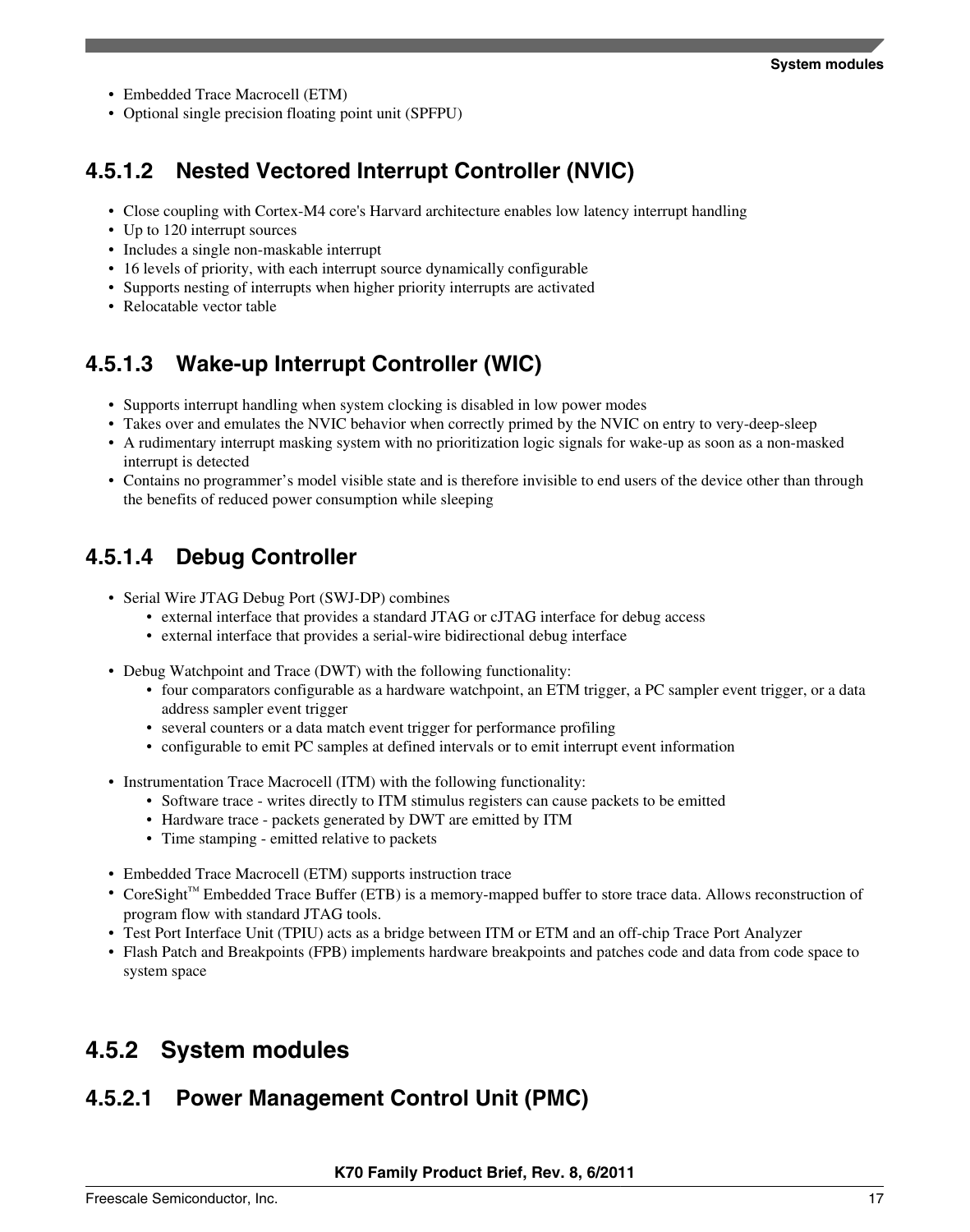#### **System modules**

- Separate digital (regulated) and analog (referenced to digital) supply outputs
- Programmable power saving modes
- No output supply decoupling capacitors required
- Available wake-up from power saving modes via RTC and external inputs
- Integrated Power-on Reset (POR)
- Integrated Low Voltage Detect (LVD) with reset (brownout) capability
- Selectable LVD trip points
- Programmable Low Voltage Warning (LVW) interrupt capability
- Buffered bandgap reference voltage output
- Factory programmed trim for bandgap and LVD
- 1 kHz Low Power Oscillator (LPO)

### **4.5.2.2 DMA Channel Multiplexer (DMA MUX)**

- 16 independently selectable DMA channel routers
- 4 periodic trigger sources available
- Each channel router can be assigned to 1 of 64 possible peripheral DMA sources

### **4.5.2.3 DMA Controller**

- Up to 32 fully programmable channels with 32-byte transfer control descriptors
- Data movement via dual-address transfers for 8-, 16-, 32- and 128-bit data values
- Programmable source, destination addresses, transfer size, support for enhanced address modes
- Support for major and minor nested counters with one request and one interrupt per channel
- Support for channel-to-channel linking and scatter/gather for continuous transfers with fixed priority and round-robin channel arbitration

### **4.5.2.4 Watchdog Timer (WDOG)**

- Independent, configurable clock source input
- Write-once control bits with unlock sequence
- Programmable timeout period
- Ability to test watchdog timer and reset
- Windowed refresh option
- Robust refresh mechanism
- Cumulative count of watchdog resets between power-on resets
- Configurable interrupt on timeout

### **4.5.2.5 External Watchdog Monitor (EWM)**

- Independent 1 kHz LPO clock source
- Output signal to gate an external circuit which is controlled by CPU service or external input

### **4.5.2.6 System Clocks**

- Frequency-locked loop (FLL)
	- Digitally-controlled oscillator (DCO)
	- DCO frequency range is programmable
	- Option to program DCO frequency for a 32,768 Hz external reference clock source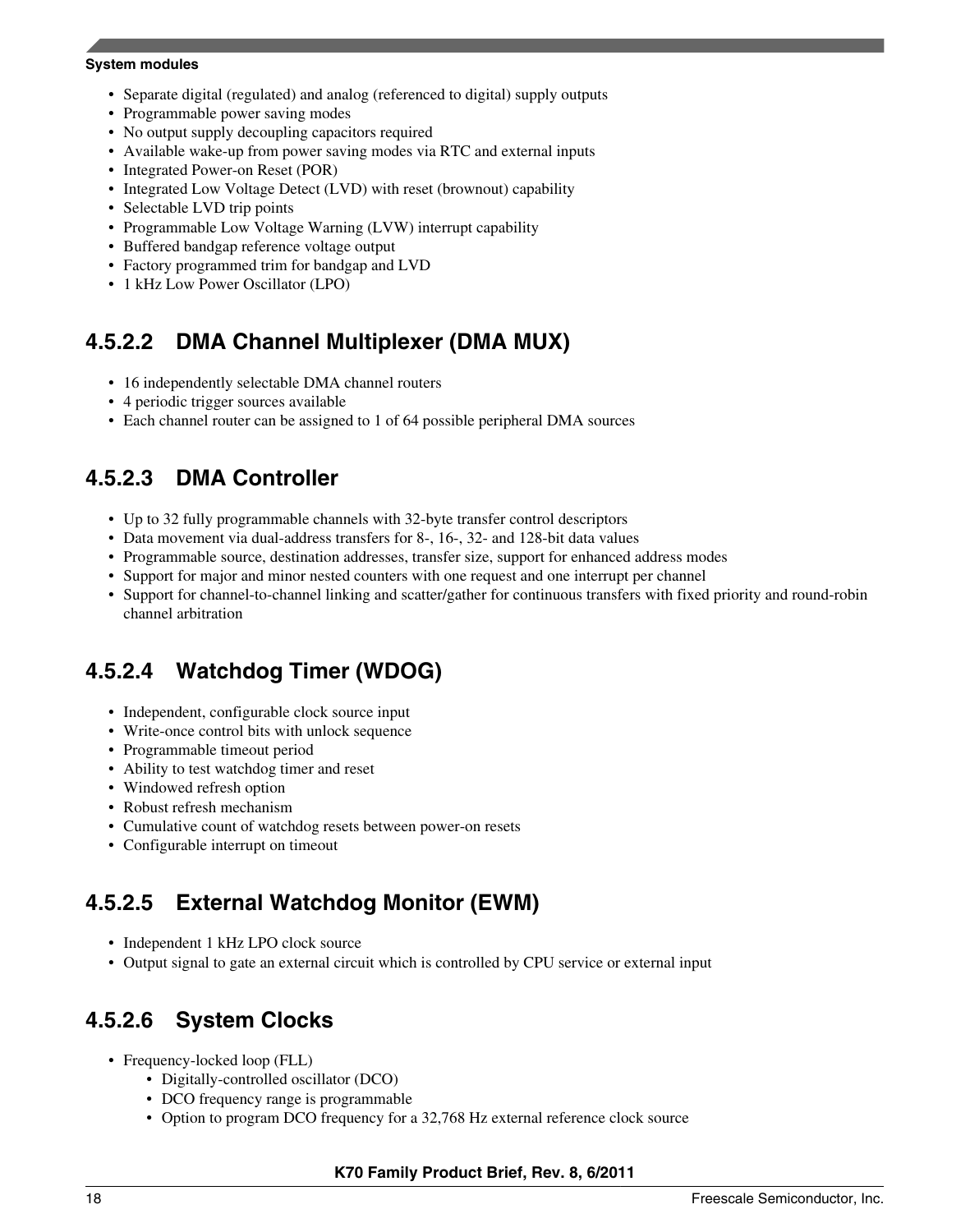#### **Memories and Memory Interfaces**

- Internal or external reference clock can be used to control the FLL
- 0.2% resolution using 32 kHz internal reference clock
- 2% deviation over voltage and temperature using internal 32 kHz internal reference clock, 1% deviation with limited temperature range ( $0^{\circ}$ C to  $70^{\circ}$ C)
- Phase-locked loop (PLL)
	- Voltage-controlled oscillator (VCO)
	- External reference clock is used to control the PLL
	- Modulo VCO frequency divider Phase/Frequency detector
	- Integrated loop filter
- Internal reference clock generator
	- Slow clock with nine trim bits for accuracy
	- Fast clock with four trim bits
	- Can be used to control the FLL
	- Either the slow or the fast clock can be selected as the clock source for the MCU
	- Can be used as a clock source for other on-chip peripherals
- External clock from the Crystal Oscillator (XOSC)
	- Can be used to control the FLL and/or the PLL
	- Can be selected as the clock source for the MCU
- External clock monitor with reset request capability
- Lock detector with interrupt request capability for use with the PLL
- Auto Trim Machine (ATM) for trimming both the slow and fast internal reference clocks
- Multiple clock source options available for most peripherals

#### **Memories and Memory Interfaces 4.5.3**

### **4.5.3.1 On-Chip Memory**

- 120MHz performance devices
	- Up to 1024KB program flash memory
	- Flexmemory block contains up to 512KB FlexNVM and 16KB FlexRAM with up to 16KB EEPROM capability
	- Up to 128KB SRAM
	- 16KB cache
- 150MHz performance devices
	- Up to 1024KB program flash memory
	- Flexmemory block contains up to 512KB FlexNVM and 16KB FlexRAM with up to 16KB EEPROM capability
	- Up to 128KB SRAM
	- 16KB cache
- Security circuitry to prevent unauthorized access to RAM and flash contents

### **4.5.3.2 External Bus Interface (FlexBus)**

- Six independent, user-programmable chip-select signals that can interface with external SRAM, PROM, EPROM, EEPROM, flash, and other peripherals
- Supports up to 2 GB addressable space
- 8-, 16- and 32-bit port sizes with configuration for multiplexed or non-multiplexed address and data buses
- Byte-, word-, longword-, and 16-byte line-sized transfers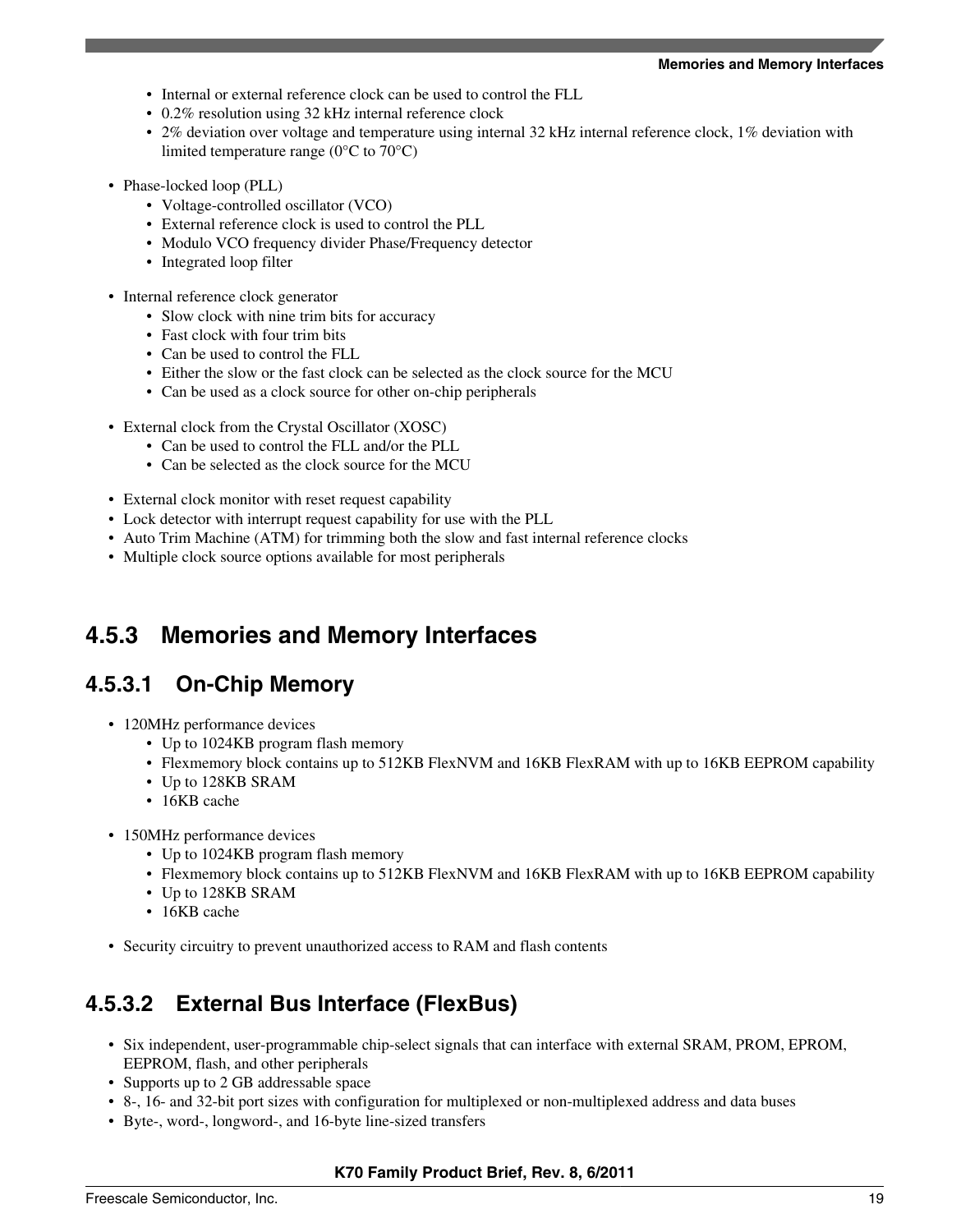#### **Security and Integrity**

- Programmable address-setup time with respect to the assertion of chip select
- Programmable address-hold time with respect to the negation of chip select and transfer direction

### **4.5.3.3 Serial Programming Interface (EzPort)**

- Same serial interface as, and subset of, the command set used by industry-standard SPI flash memories
- Ability to read, erase, and program flash memory
- Reset command to boot the system after flash programming

### **4.5.3.4 DDR Controller**

- Supports glueless interface to LPDDR, DDR and DDR2 DRAM devices
- Support for 16-bit fixed memory port width
- 16-byte critical word first burst transfer
- Up to 16 lines of row address, up to 16 column address lines, 2 bits of bank address, and up to two chip selects
- Supports up to 256 MByte of memory; minimum memory configuration of 8
- Supports page mode to maximize the data rate
- Supports sleep mode and self-refresh mode

### **4.5.3.5 NAND Flash Controller**

- 8- and 16-bit NAND flash interface
- 9 KB RAM buffer
- Supports all NAND flash products regardless of density/organization
- Supports flash device commands
- Integrated DMA engine
- Two configurable DMA channels
- Optional ECC mode supports 4/6/8/12/16/24/32-bit error correction
- Boot from page size  $\geq$  2KB flash (x8) without extra control

## **4.5.4 Security and Integrity**

### **4.5.4.1 Cyclic Redundancy Check (CRC)**

- Hardware CRC generator circuit using 16/32-bit shift register
- User Configurable 16/32 bit CRC
- Programmable Generator Polynomial
- Error detection for all single, double, odd, and most multi-bit errors
- Programmable initial seed value
- High-speed CRC calculation
- Optional feature to transpose input data and CRC result via transpose register, required on applications where bytes are in lsb format

### **4.5.4.2 Hardware Cryptographic Acceleration Unit (CAU)**

- Supports DES, 3DES, AES, MD5, SHA-1, and SHA-256 algorithms
- Simple C calls to optimized security functions provided by Freescale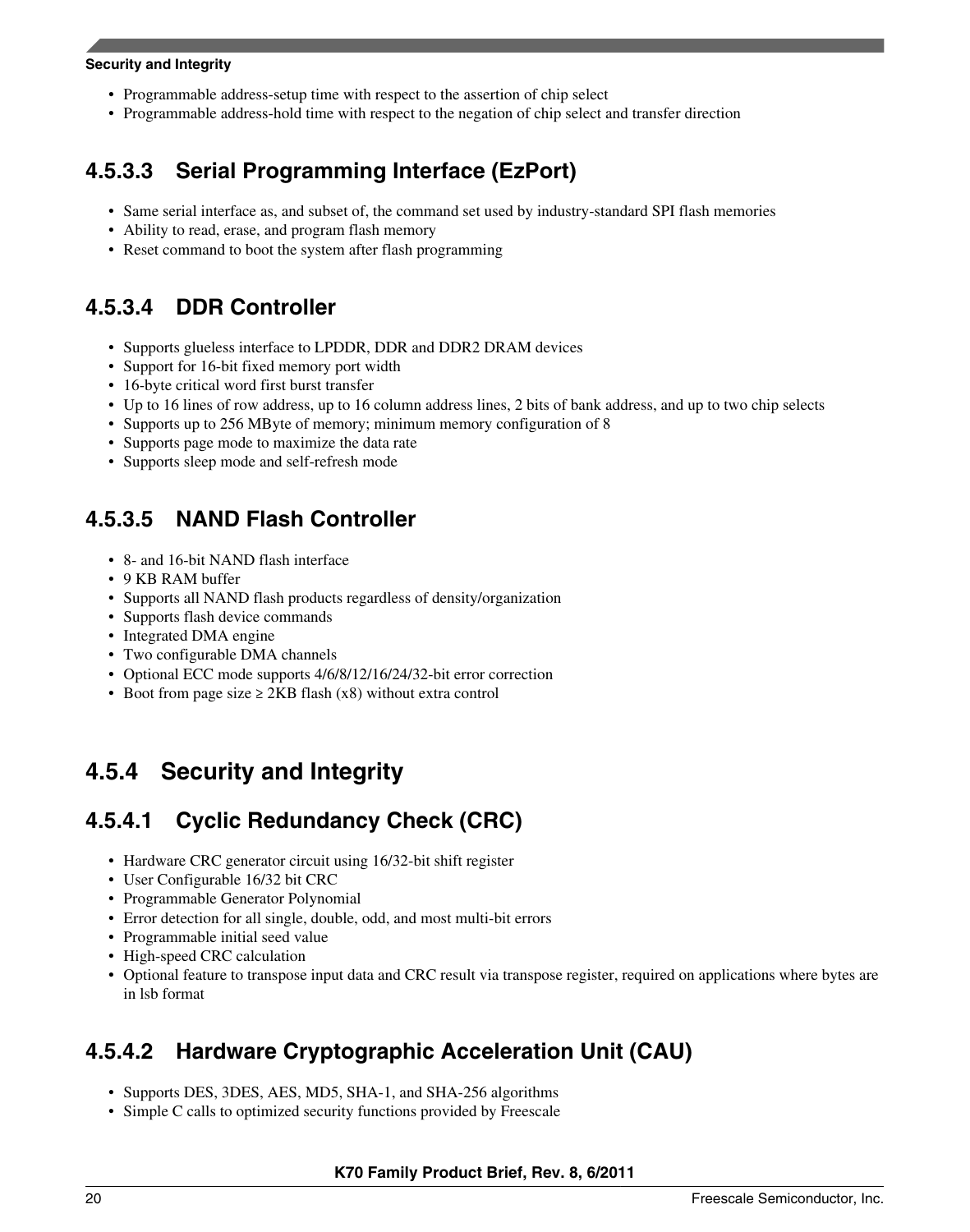### **4.5.4.3 Random Number Generator (RNG)**

- Supports the key generation algorithm defined in the Digital Signature Standard • <http://www.itl.nist.gov/fipspubs/fip186.htm>
- Integrated entropy sources capable of providing the PRNG with entropy for its seed

### **4.5.4.4 Tamper Detect**

- Analog tamper detects (voltage, temperature, and clock)
- External tamper detects
- Active wire-mesh tamper detect
- Internal tamper detects (flash security and secure SRAM)
- Register locks, tamper enables and analog trim configuration bits
- Secure RTC with added support for automatic compensation
- 32-bit monotonic counter
- 256-bit secure storage (asynchronously erased on tamper detect)
- 32- to 256-bit general-purpose storage (not erased)
- Single backup supply
- Voltage monitor
	- Active-low enable (minimum leakage power when disabled)
	- Active-low output which asserts when voltage is lower than 1.5V to 1.62V or higher than 3.6V to 4V
- Temperature monitor
	- Active-low enable (minimum leakage power when disabled)
	- Active-low output which asserts when temperature is lower than -50C to -100C or higher than 125C to 175C
- Clock monitor
	- Active-low enable (minimum leakage power when disabled)
	- Active-low output which asserts when  $clock < -16$  kHz or  $> -1$  MHz

# **Analog 4.5.5**

## **4.5.5.1 16-bit Analog-to-Digital Converter (ADC)**

- Linear successive approximation algorithm with up to 16-bit resolution
- Output modes:
	- Differential 16-bit, 13-bit, 11-bit, and 9-bit modes, in two's complement 16-bit sign-extended format
	- Single-ended 16-bit, 12-bit, 10-bit, and 8-bit modes, in right-justified unsigned format
- Single or continuous conversion
- Configurable sample time and conversion speed/power
- Conversion complete and hardware average complete flag and interrupt
- Input clock selectable from up to four sources
- Operation in low power modes for lower noise operation
- Asynchronous clock source for lower noise operation with option to output the clock
- Selectable asynchronous hardware conversion trigger with hardware channel select
- Automatic compare with interrupt for various programmable values
- Temperature sensor
- Hardware average function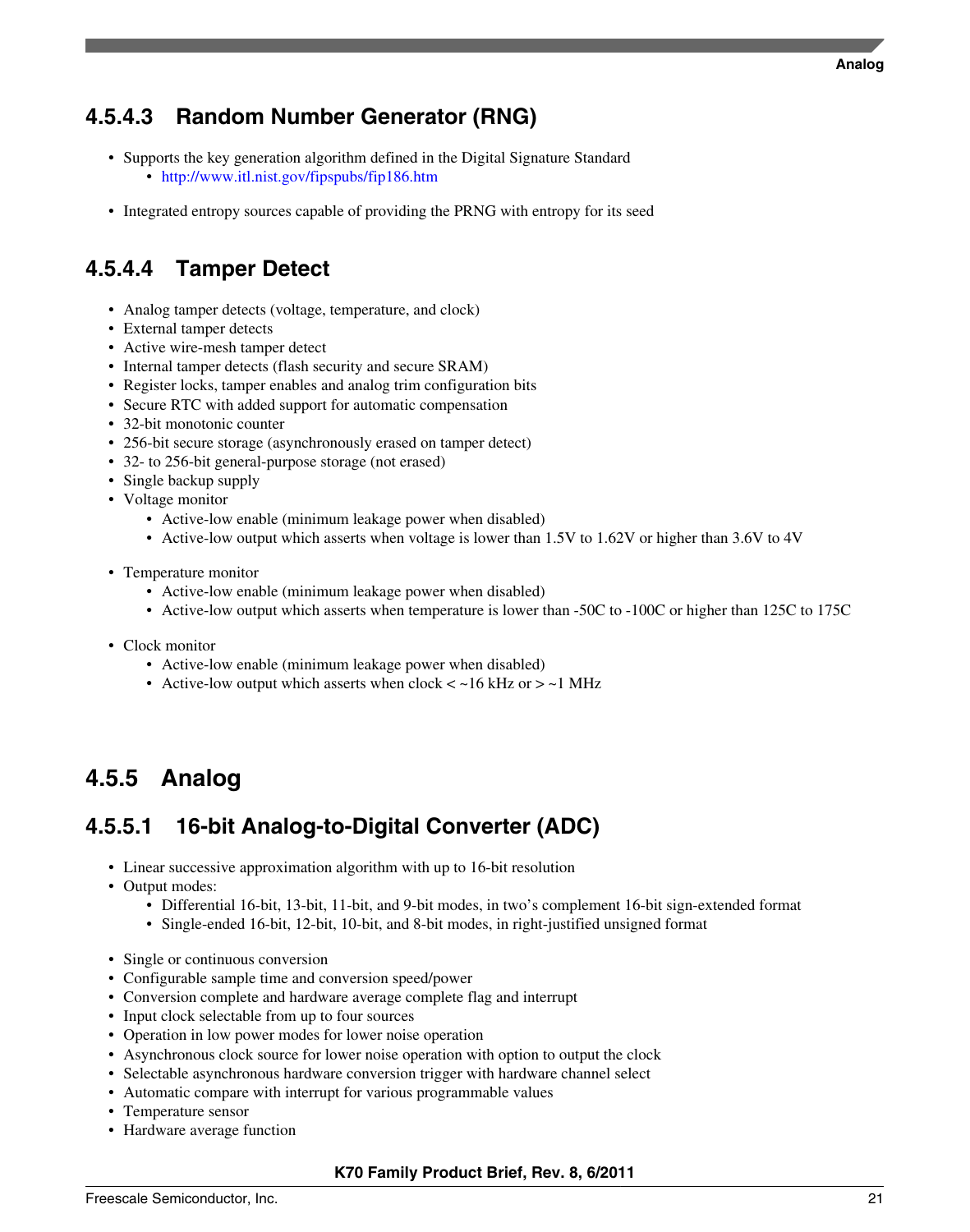#### **Timers**

- Selectable voltage reference
- Self-calibration mode

### **4.5.5.2 High-Speed Analog Comparator (CMP)**

- 6-bit DAC programmable reference generator output
- Up to eight selectable comparator inputs; each input can be compared with any input by any polarity sequence
- Selectable interrupt on rising edge, falling edge, or either rising or falling edges of comparator output
- Comparator output supports:
	- Sampled
	- Windowed (ideal for certain PWM zero-crossing-detection applications
	- Digitally filtered using external sample signal or scaled peripheral clock
- Two performance modes:
	- Shorter propagation delay at the expense of higher power
	- Low power, with longer propagation delay
- Operational in all MCU power modes

## **4.5.5.3 12-Bit Digital-to-Analog Converter (DAC)**

- 12-bit resolution
- Guaranteed 6-sigma monotocity over input word
- High- and low-speed conversions
	- 1 μs conversion rate for high speed, 2 μs for low speed
- Power-down mode
- Choice of asynchronous or synchronous updates
- Automatic mode allows the DAC to generate its own output waveforms including square, triangle, and sawtooth
- Automatic mode allows programmable period, update rate, and range
- DMA support with configurable watermark level

### **4.5.5.4 Voltage Reference (VREF)**

- Programmable trim register with 0.5mV steps, automatically loaded with room temp value upon reset
- Programmable mode selection:
	- Off
	- Bandgap out (or stabilization delay)
	- Low-power buffer mode
	- Tight-regulation buffer mode
- 1.2V output at room temperature
- Dedicated output pin

#### **Timers 4.5.6**

### **4.5.6.1 Programmable Delay Block (PDB)**

- Up to 15 trigger input sources and software trigger source
- Up to eight configurable PDB channels for ADC hardware trigger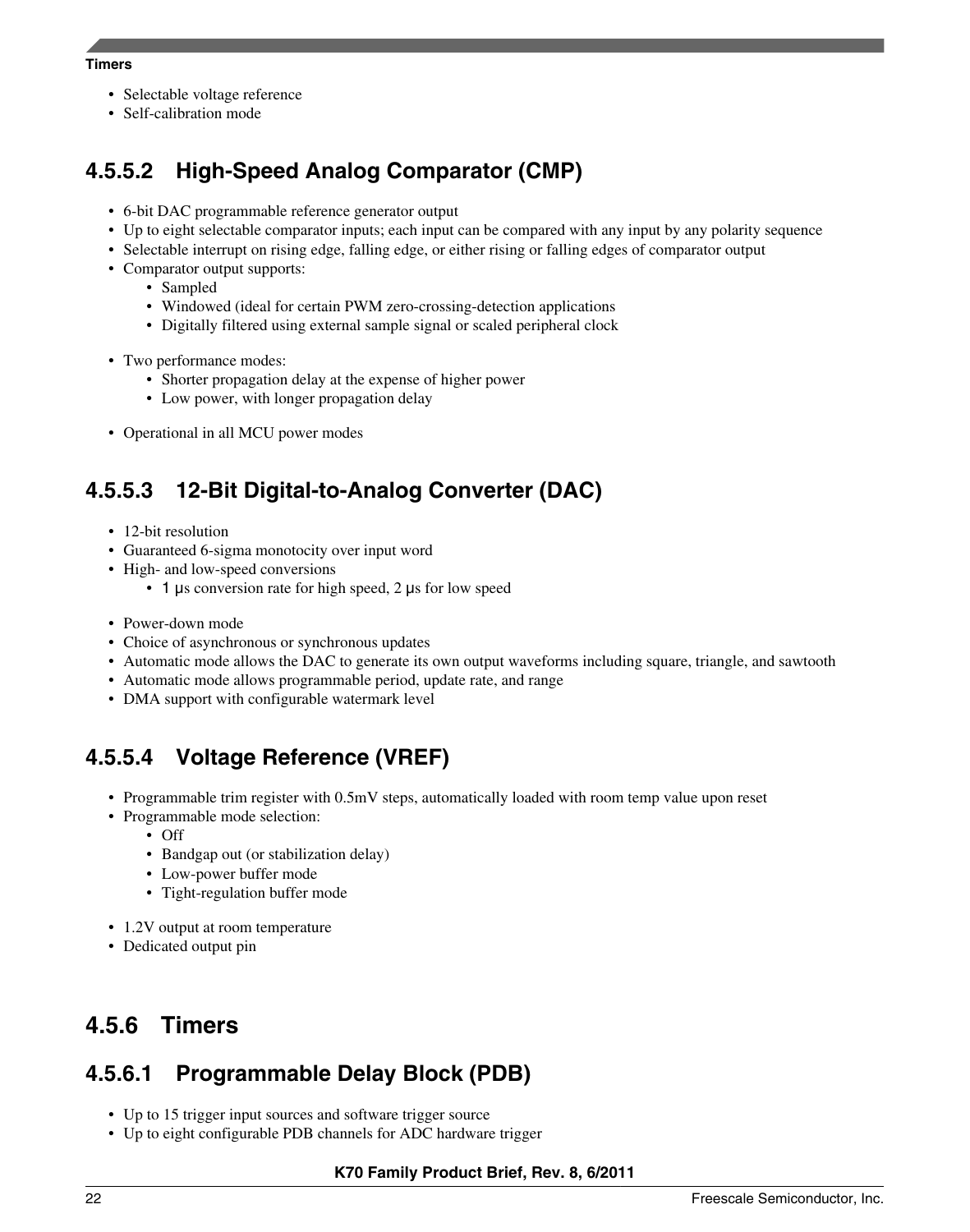#### **Timers**

- One PDB channel is associated with one ADC.
- One trigger output for ADC hardware trigger and up to eight pre-trigger outputs for ADC trigger select per PDB channel
- Trigger outputs can be enabled or disabled independently.
- One 16-bit delay register per pre-trigger output
- Optional bypass of the delay registers of the pre-trigger outputs
- Operation in One-Shot or Continuous modes
- Optional back-to-back mode operation, which enables the ADC conversions complete to trigger the next PDB channel
- One programmable delay interrupt
- One sequence error interrupt
- One channel flag and one sequence error flag per pre-trigger
- DMA support
- Up to eight DAC interval triggers
	- One interval trigger output per DAC
	- One 16-bit delay interval register per DAC trigger output
	- Optional bypass the delay interval trigger registers
	- Optional external triggers
- Up to eight pulse outputs (pulse-out's)
	- Pulse-out's can be enabled or disabled independently.
	- Programmable pulse width

### **4.5.6.2 FlexTimers (FTM)**

- Selectale FTM source clock
- Programmable prescaler
- 16-bit counter supporting free-running or initial/final value, and countin is up or up-down
- Input capture, output compare, and edge-aligned and center-aligned PWM modes
- Input capture and output compare modes
- Operation of FTM channels as pairs with equal outputs, pairs with complimentary outputs, or independent channels with independent outputs
- Deadtime insertion is available for each complementary pair
- Generation of hardware triggers
- Software control of PWM outputs
- Up to 4 fault inputs for global fault control
- Configurable channel polarity
- Programmable interrupt on input capture, reference compare, overflowed counter, or detected fault condition
- Quadrature decoder with input filters, relative position counting, and interrupt on position count or capture of position count on external event
- DMA support for FTM events
- Global time base mode shares single time base across multiple FTM instances

# **4.5.6.3 Programmable Interrupt Timers (PITs)**

- Up to 4 general purpose interrupt timers
- Up to 4 interrupt timers for triggering ADC conversions
- 32-bit counter resolution
- Clocked by system clock frequency
- DMA support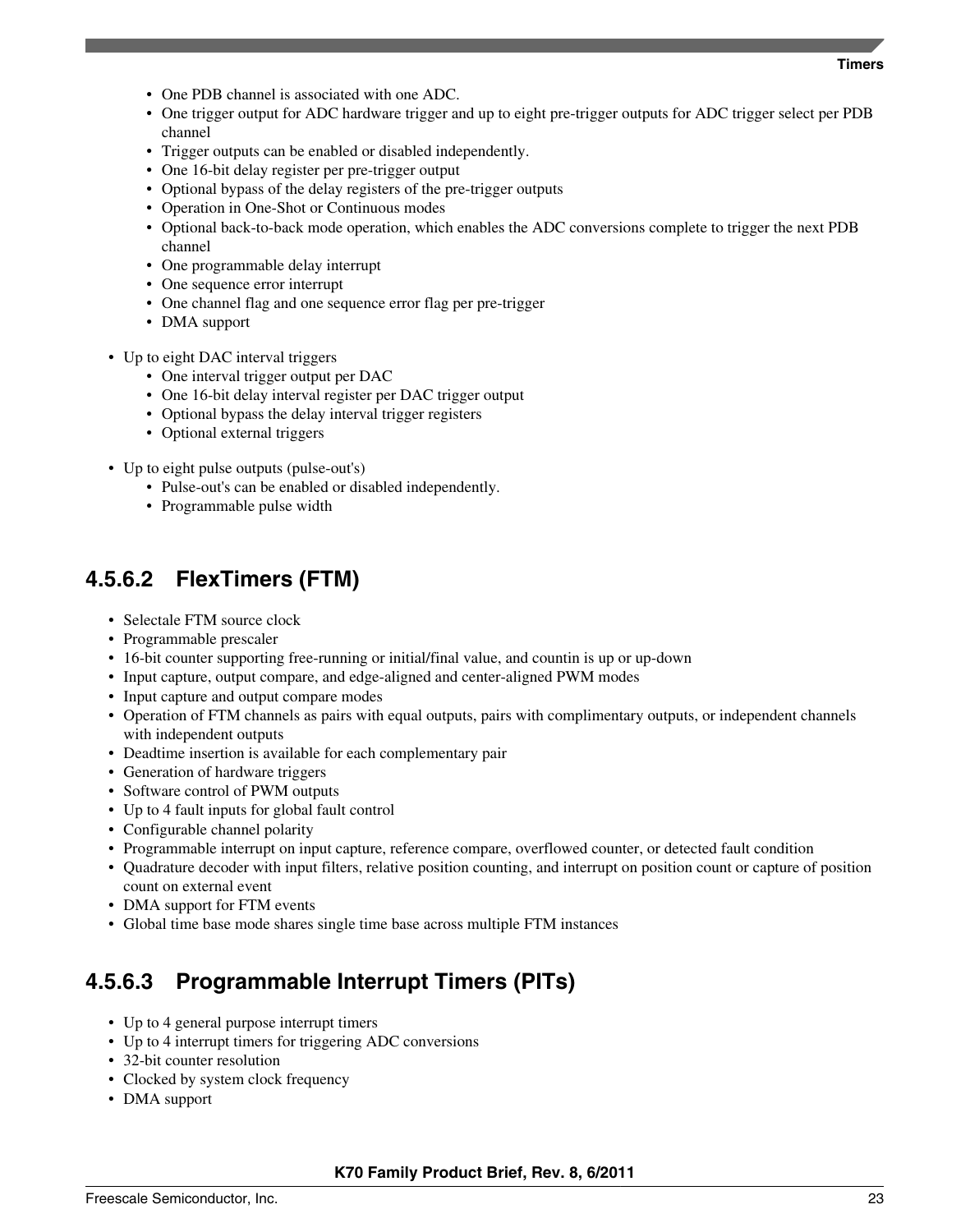### **4.5.6.4 Low Power Timer**

- Operation as timer or pulse counter
- Selectable clock for prescaler/glitch filter
	- 1 kHz internal LPO
		- External low power crystal oscillator
		- Internal reference clock (not available in low leakage power modes)
		- Secondary external reference clock (for example, 32 kHz crystal)
- Configurable glitch filter or prescaler
- Interrupt generated on timer compare
- Hardware trigger generated on timer compare

### **4.5.6.5 Carrier Modulator Timer (CMT)**

- Four modes of operation
	- Time with independent control of high and low times
	- Baseband
	- Frequency shift key (FSK)
	- Direct software control of CMT\_IRO signal
- Extended space operation in time, baseband, and FSK modes
- Selectable input clock divider
- Interrupt on end of cycle
- Ability to disable CMT\_IRO signal and use as timer interrupt

### **4.5.6.6 Real-Time Clock (RTC)**

- Independent power supply, POR and 32 kHz crystal oscillator
- 32-bit seconds counter with 32-bit alarm
	- Can be invalidated on detection of tamper detect
- 16-bit prescaler with compensation
- Register write protection
	- Hard Lock requires VBAT POR to enable write access
	- Soft lock requires system reset to enable write/read access

## **Communication interfaces 4.5.7**

### **4.5.7.1 10/100Mbps Ethernet MAC**

- Ethernet controller with 10/100 BaseT/TX capability; half duplex or full duplex
	- Hardware support for *IEEE Standard for a Precision Clock Synchronization Protocol for Networked Measurement and Control Systems*, IEEE 1588
	- Media independent interface (MII) and reduced media independent interface (RMII) support
- Built-in unified DMA
	- On-chip transmit and receive FIFOs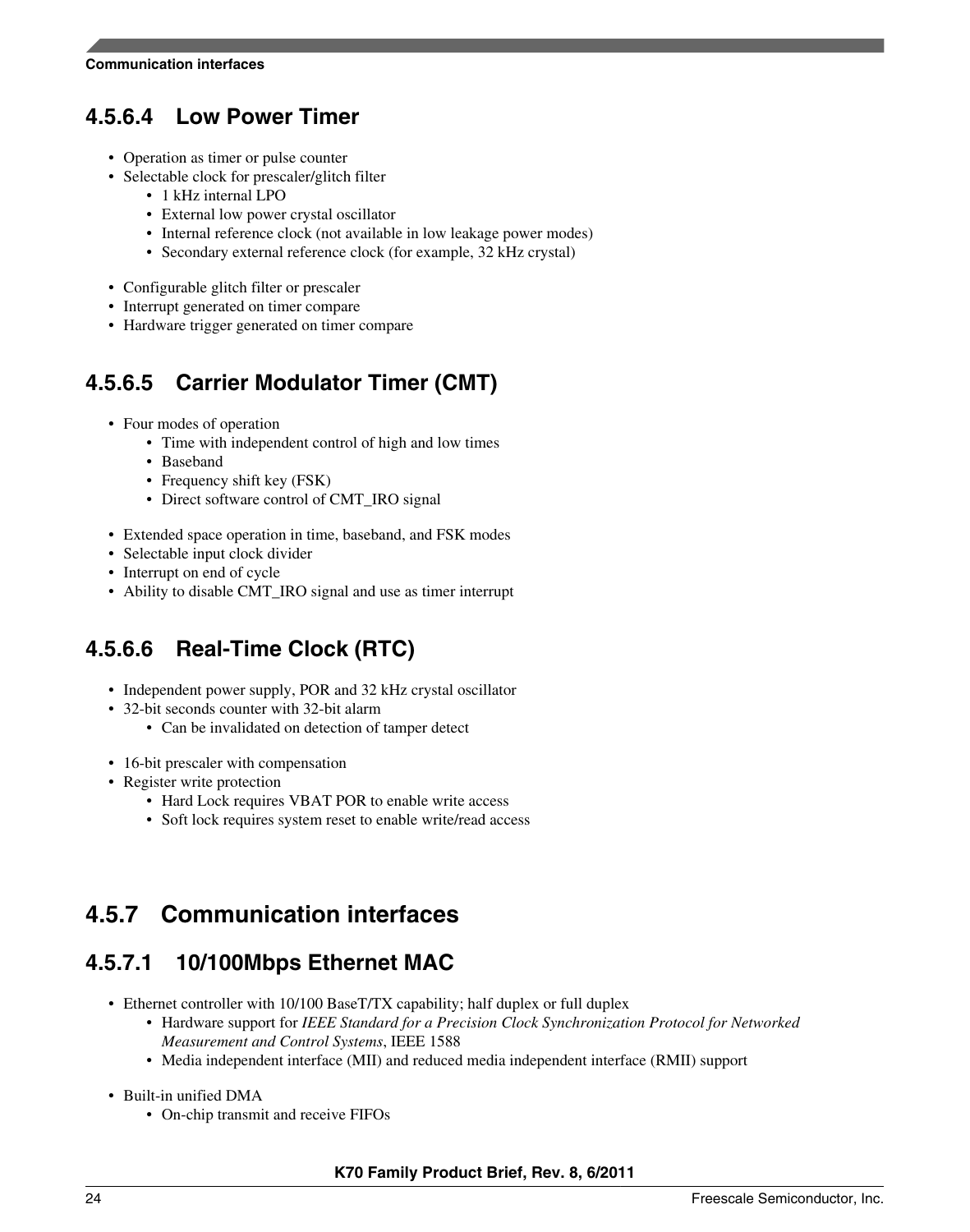- Supports legacy buffer descriptor programming models and functionality
- Enchanced buffer descriptor programming model for new Ethernet functionality
- Supports wake-up from low power mode through magic packets
- Multiple clock source options for time-stamping clock

### **4.5.7.2 USB On-The-Go Module (FS/LS)**

- Complies with USB specification rev 2.0
- USB host mode
	- Supports enhanced-host-controller interface (EHCI)
	- Allows direct connection of FS/LS devices without an OHCI/UHCI companion controller
	- Supported by Linux and other commercially available operating systems
- USB device mode
	- Full-speed operation via the on-chip transceiver
	- Supports one upstream facing port
	- Supports four programmable, bidirectional USB endpoints, including endpoint 0
- Suspend mode/low power
	- As host, firmware can suspend individual devices or the entire USB and disable chip clocks for low-power operation
	- Device supports low-power suspend
	- Remote wake-up supported for host and device
	- Integrated with the processor's low power modes
- Includes an on-chip full-speed (12 Mbps) and low-speed (1.5 Mbps) transceiver

## **4.5.7.3 USB Device Charger Detect (USBDCD)**

- Compatible with systems powered from:
	- Rechargable battery
	- Non-rechargable battery
	- External 3.3v LDO regulator powered from USB or
	- Directly from USB using internal regulator
- Programmable event timers for flexibility and better compatibility with future udpates to the standards
- Compliant with the latest industry standard specification, USB Battery Charging Specification, Revision 1.1

### **4.5.7.4 USB Voltage Regulator**

- 5V regulator input typically provided by USB VBUS power
- 3.3V regulated output powers on-chip USB transceiver
- Output pin from regulator can be used to power external board components and source up to 120mA
- Eliminates cost of external LDO
- 3.3V regulated output can power MCU main power supply

### **4.5.7.5 USB On-The-Go Module (HS/FS/LS)**

- Complies with USB specification rev 2.0
- USB host mode
	- Supports enhanced-host-controller interface (EHCI)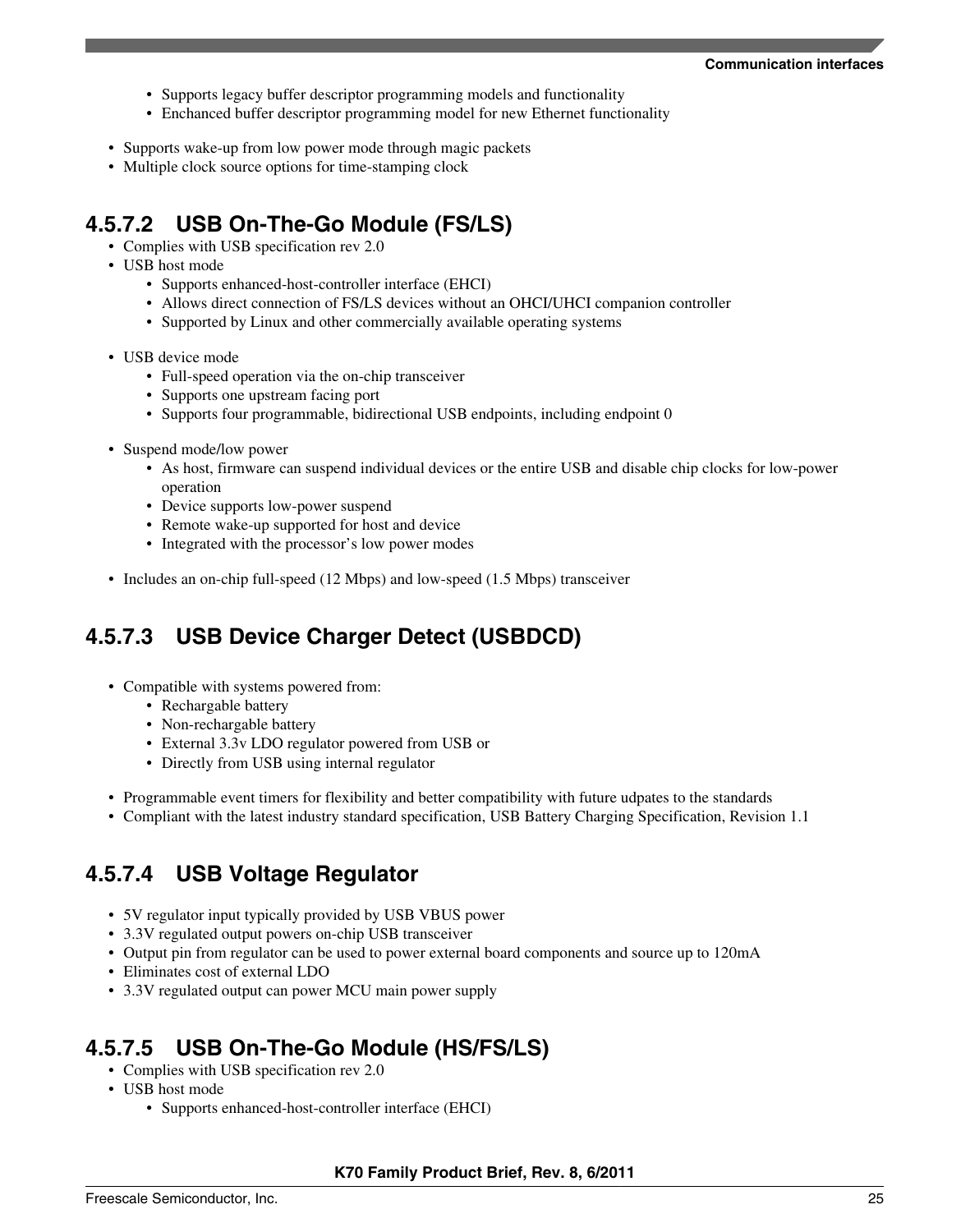#### **Communication interfaces**

- HS/FS/LS operation via an external ULPI transceiver
- Supported by Linux and other commercially available operating systems
- USB device mode
	- HS/FS operation via an external ULPI transceiver
	- Supports one upstream facing port
	- Supports four programmable, bidirectional USB endpoints, including endpoint 0
- Suspend mode/low power
	- As host, firmware can suspend individual devices or the entire USB and disable chip clocks for low-power operation
	- Device supports low-power suspend
	- Remote wake-up supported for host and device
	- Integrated with the processor's low power modes
- Support for off-chip HS/FS/LS transceiver
	- External ULPI transceiver supports high speed (480 Mbps), full speed, and low speed operation in host mode, and high-speed and full-speed operation in device mode
	- Interface uses 8-bit single-data-rate ULPI data bus
	- ULPI PHY supplies a 60 MHz USB reference clock input to the processor

### **4.5.7.6 CAN Module**

- Supports the full implementation of the *CAN Specification Version 2.0, Part B*
	- Standard data and remote frames (up to 109 bits long)
	- Extended data and remote frames (up to 127 bits long)
	- 0–8 bytes data length
	- Programmable bit rate up to 1 Mbit/sec
	- Content-related addressing
- Flexible message buffers (MBs), totalling up to 16 message buffers of 0–8 bytes data length each, configurable as Rx or Tx, all supporting standard and extended messages
- Listen-only mode capability
- Individual mask registers for each message buffer
- Programmable transmit-first scheme: lowest ID or lowest buffer number
- Timestamp based on 16-bit free-running timer
- Global network time, synchronized by a specific message

### **4.5.7.7 Serial Peripheral Interface (SPI)**

- Master and slave mode
- Full-duplex, three-wire synchronous transfers
- Programmable transmit bit rate
- Double-buffered transmit and receive data registers
- Serial clock phase and polarity options
- Slave select output
- Mode fault error flag with CPU interrupt capability
- Control of SPI operation during wait mode
- Selectable MSB-first or LSB-first shifting
- Programmable 8-bit or 16-bit data transmission length
- Receive data buffer hardware match feature
- 64-bit FIFO mode for high speed transfers of large amounts of data
- Support for both transmit and receive by DMA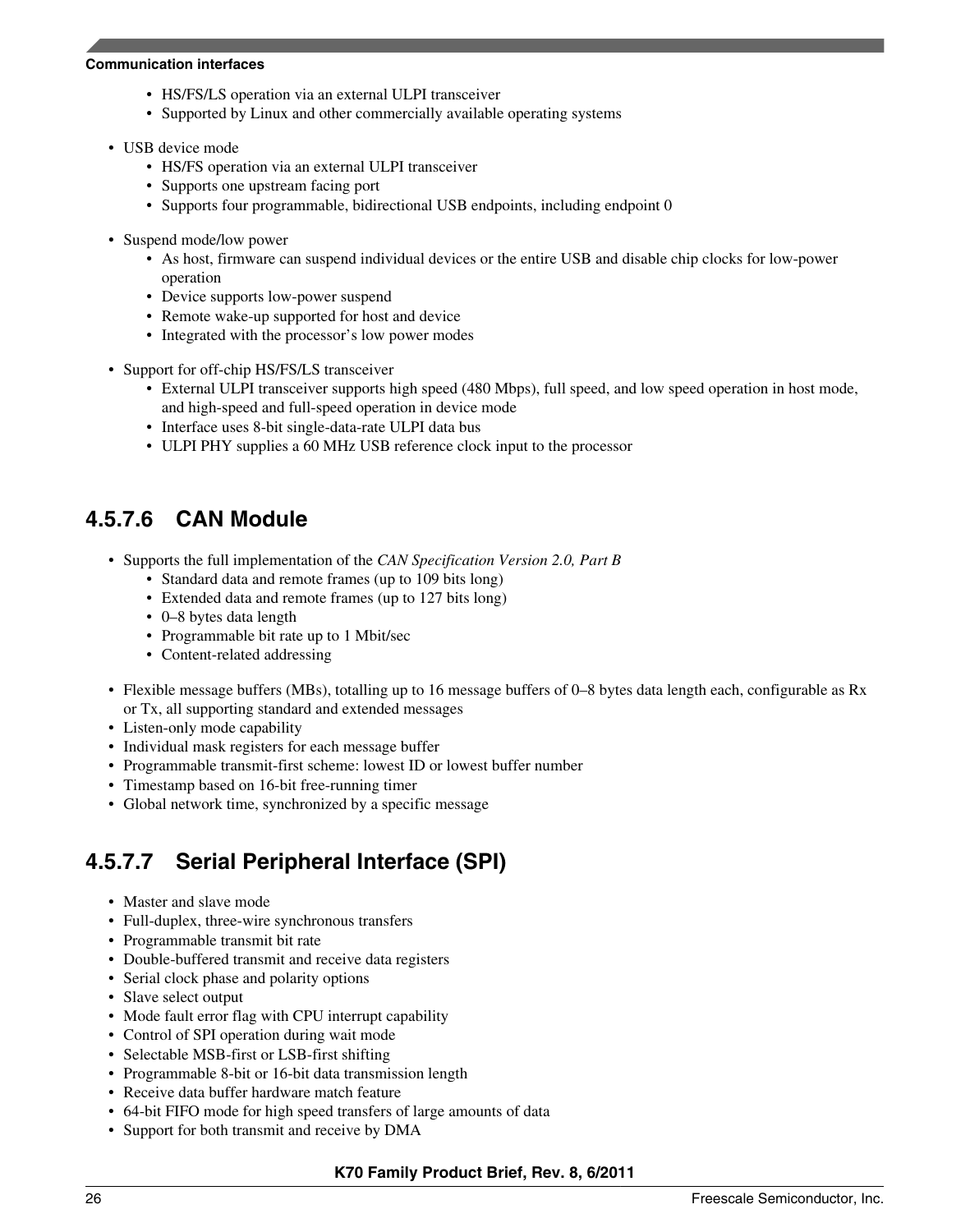# **4.5.7.8 Inter-Integrated Circuit (I2C)**

- Compatible with I2C bus standard and *SMBus Specification Version 2* features
- Up to 100 kbps with maximum bus loading
- Multi-master operation
- Software programmable for one of 64 different serial clock frequencies
- Programmable slave address and glitch input filter
- Interrupt or DMA driven byte-by-byte data transfer
- Arbitration lost interrupt with automatic mode switching from master to slave
- Calling address identification interrupt
- Bus busy detection broadcast and 10-bit address extension
- Address matching causes wake-up when processor is in low power mode

### **4.5.7.9 UART**

- Support for ISO 7816 protocol for interfacing with smartcards
- Full-duplex operation
- Standard mark/space non-return-to-zero (NRZ) format
- 13-bit baud rate selection with fractional divide of 32
- Programmable 8-bit or 9-bit data format
- Separately enabled transmitter and receiver
- Programmable transmitter output polarity
- Programmable receive input polarity
- 13-bit break character option
- 11-bit break character detection option
- Parameterizable buffer support for one dataword for each transmit and receive
- Independent FIFO structure for transmit and receive
- Two receiver wakeup methods:
	- Idle line wakeup
		- Address mark wakeup
- Address match feature in receiver to reduce address mark wakeup ISR overhead
- Interrupt or DMA driven operation
- Receiver framing error detection
- Hardware parity generation and checking
- 1/16 bit-time noise detection

### **4.5.7.10 Secure Digital Host Controller (SDHC)**

- Compatible with the following specifications:
	- *SD Host Controller Standard Specification, Version 2.0* [\(http://www.sdcard.org](http://www.sdcard.org) ) with test event register and advanced DMA support
	- *MultiMediaCard System Specification, Version 4.2* (<http://www.mmca.org> )
	- *SD Memory Card Specification, Version 2.0* (<http://www.sdcard.org>), supporting high capacity SD memory cards
	- *SDIO Card Specification, Version 2.0* [\(http://www.sdcard.org](http://www.sdcard.org) )
	- *CE-ATA Card Specification, Version 1.0* (<http://www.sdcard.org>)
- Designed to work with CE-ATA, SD Memory, miniSD Memory, SDIO, miniSDIO, SD Combo, MMC, MMCplus, and RS-MMC cards
- SD bus clock frequency up to 50 MHz
- Supports 1-/4-bit SD and SDIO modes, 1-/4-/8-bit MMC modes, 1-/4-/8-bit CE-ATA devices
- Up to 200 Mbps data transfer for SD/SDIO cards using four parallel data lines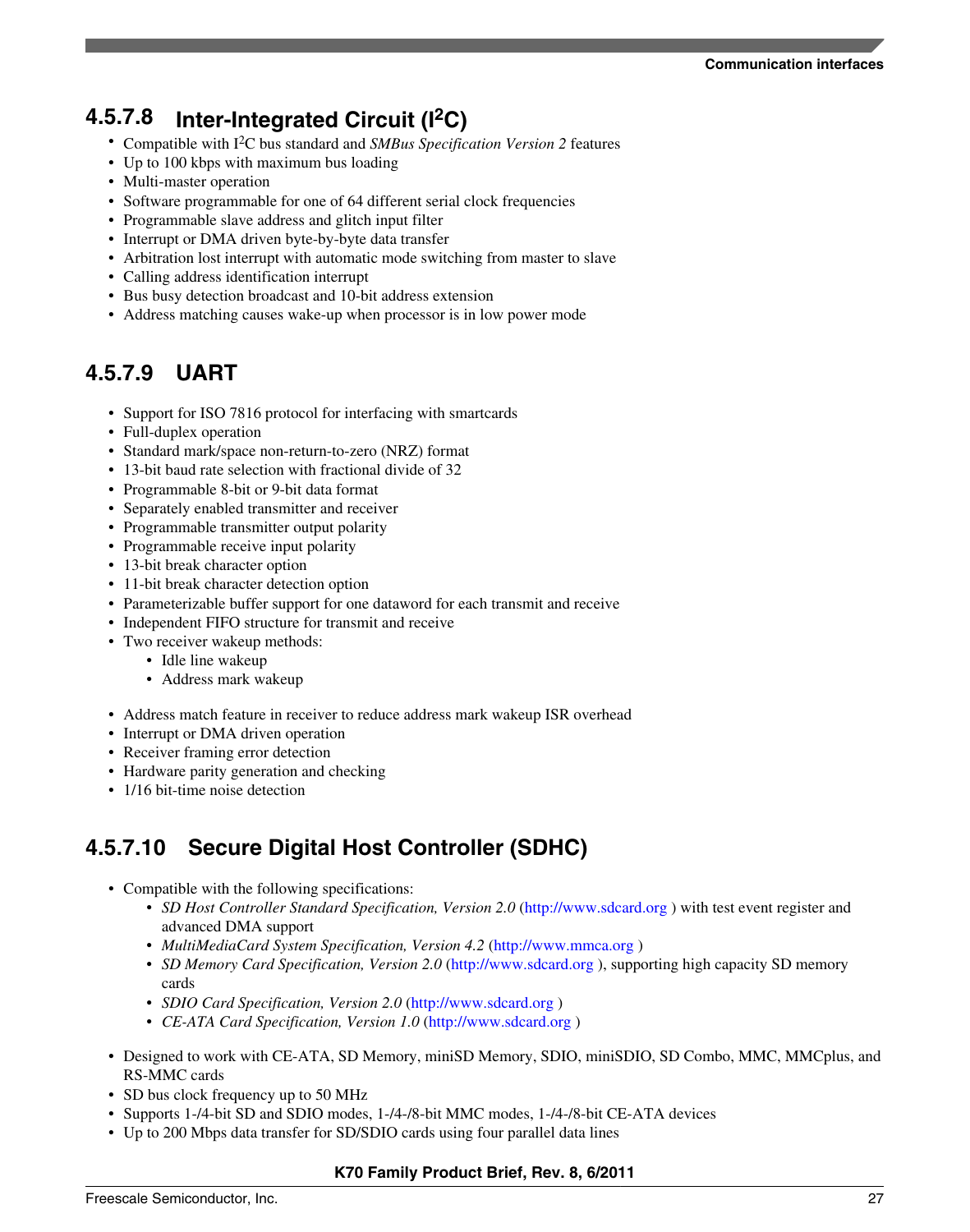#### **Human-machine interface**

- Up to 416 Mbps data transfer for MMC using 8 parallel data lines
- Single- and multi-block read and write
- 1-4096 byte block size
- Write-protection switch for write operations
- Synchronous and asynchronous abort
- Pause during the data transfer at a block gap
- SDIO read wait and suspend/resume operations
- Auto CMD12 for multi-block transfer
- Host can initiate non-data transfer commands while the data transfer is in progress
- Allows cards to interrupt the host in 1- and 4-bit SDIO modes
- Supports interrupt period, defined in the SDIO standard
- Fully configurable 128 x 32-bit FIFO for read/write data
- Internal DMA capabilities
- Supports voltage selection by configuring vendor specific register bit
- Supports advanced DMA to perform linked memory access

### **4.5.7.11 Synchronous Serial Interface (I2S)**

- Independent (asynchronous) or shared (synchronous) transmit and receive sections with separate or shared internal/ external clocks and frame syncs, operating in master or slave mode intended for audio support
- Master or slave mode operation
- Normal mode operation using frame sync
- Network mode operation allowing multiple devices to share the port with up to 32 time slots
- Programmable data interface modes, such as  $I^2S$ , LSB aligned, and MSB aligned
- Programmable word length  $(8, 10, 12, 16, 18, 20, 22$  or  $24$  bits)
- AC97 support

#### **Human-machine interface 4.5.8**

### **4.5.8.1 General Purpose Input/Output (GPIO)**

- Progammable glitch filter and interrupt with selectable polarity on all input pins
- Hysteresis and configurable pull up/down device on all input pins
- Configurable slew rate and drive strength on all output pins
- Independent pin value register to read logic level on digital pin
- Optional devices with 5V tolerance

### **4.5.8.2 Touch Sensor Input (TSI)**

- 16 channel inputs, supporting up to 16 individual touch buttons
- 4 touch buttons can be combined for a slider
- Configurable button- and slider-sensitive interrupts
- Operation in low-power modes allows wakeup from lowest power mode via a single touch
- Option to use internal reference clock

### **4.5.8.3 Touchscreen Controller**

- Supports 4/5/7 and 8-wire touchscreen configurations
- Pen-down detection circuitry to generate pen interrupt request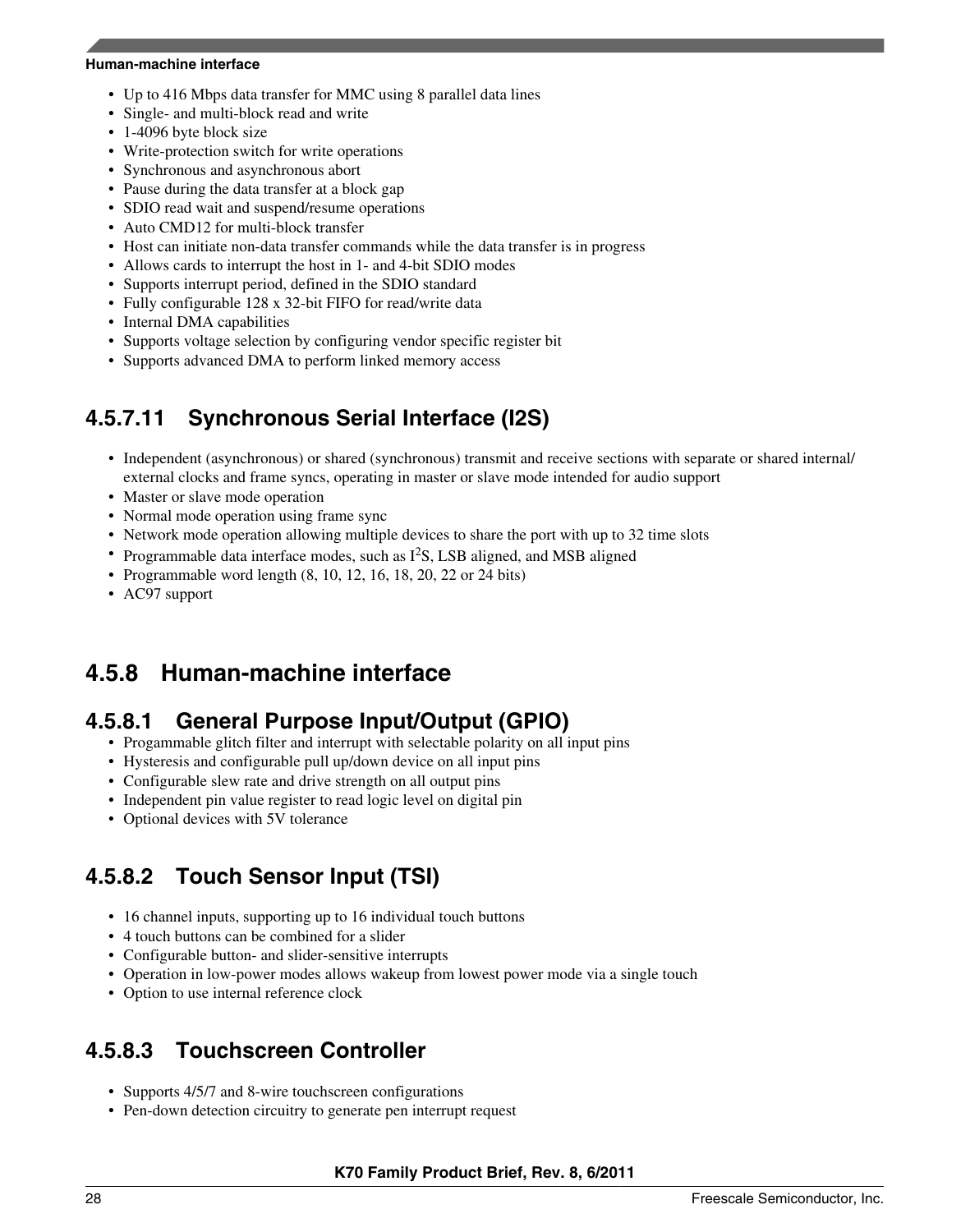- <span id="page-28-0"></span>• Interfaces to on-chip 16-bit SAR ADC
- Provides data-ready and FIFO-full interrupts

### **4.5.8.4 Graphic LCD controller**

- Support for single (non-split) screen monochrome/color LCD panels and self-refresh type LCD panels
- Up to 16 simultaneous gray-scale levels from a palette of 16 for monochrome display
- Maximum supported panel size of 800 x 600 pixels
- Direct interface to Sharp 240  $\times$  320 HR-TFT panels
- Up to 4 (mapped to RGB444) / 8 (mapped to RGB444) / 12 (RGB444) bits per pixel (bpp) for passive color panel
- 4 (mapped to RGB666) / 8 (mapped to RGB666) / 12 (RGB444) / 16 (RGB565) / 18 (RGB666) bpp/ 24 (RGB888) bpp for TFT

# **5 Power modes**

The power management controller (PMC) provides the user with multiple power options. All together 10 different modes of operation are supported to allow the user to optimize power consumption for the level of functionality needed.

Depending on the stop requirements of the user application, a variety of stop modes are available that provide state retention, partial power down or full power down of certain logic and/or memory. I/O states are held in all modes of operation. The following table compares the various power modes available.

For each run mode there is a corresponding wait and stop mode. Wait modes are similar to ARM sleep modes. Stop modes (VLPS, STOP) are similar to ARM sleep deep mode. The very low power run (VLPR) operating mode can drastically reduce runtime power when the maximum bus frequency is not required to handle the application needs.

The three primary modes of operation are run, wait and stop. The WFI instruction invokes both wait and stop modes for the chip. The primary modes are augmented in a number of ways to provide lower power based on application needs.

| Chip mode                                        | <b>Description</b>                                                                                                                                                                                                                                                                                | Core mode  | <b>Normal</b><br>recovery<br>method |
|--------------------------------------------------|---------------------------------------------------------------------------------------------------------------------------------------------------------------------------------------------------------------------------------------------------------------------------------------------------|------------|-------------------------------------|
| Normal run                                       | Allows maximum performance of chip. Default mode out of reset; on-<br><b>Run</b><br>chip voltage regulator is on.                                                                                                                                                                                 |            |                                     |
| Normal Wait -<br>via WFI                         | Allows peripherals to function while the core is in sleep mode,<br>reducing power. NVIC remains sensitive to interrupts; peripherals<br>continue to be clocked.                                                                                                                                   | Sleep      | Interrupt                           |
| Normal Stop -<br>via WFI                         | Places chip in static state. Lowest power mode that retains all<br>registers while maintaining LVD protection. NVIC is disabled; AWIC is<br>used to wake up from interrupt; peripheral clocks are stopped.                                                                                        | Sleep Deep | Interrupt                           |
| <b>VLPR</b> (Very<br>Low Power<br>Run)           | On-chip voltage regulator is in a low power mode that supplies only<br>enough power to run the chip at a reduced frequency. Reduced<br>frequency Flash access mode (1 MHz); LVD off; internal oscillator<br>provides a low power 4 MHz source for the core, the bus and the<br>peripheral clocks. | <b>Run</b> | Interrupt                           |
| <b>VLPW</b> (Very<br>Low Power<br>Wait) -via WFI | Same as VLPR but with the core in sleep mode to further reduce<br>power; NVIC remains sensitive to interrupts (FCLK = ON). On-chip<br>voltage regulator is in a low power mode that supplies only enough<br>power to run the chip at a reduced frequency.                                         | Sleep      | Interrupt                           |

### **Table 5. Chip power modes**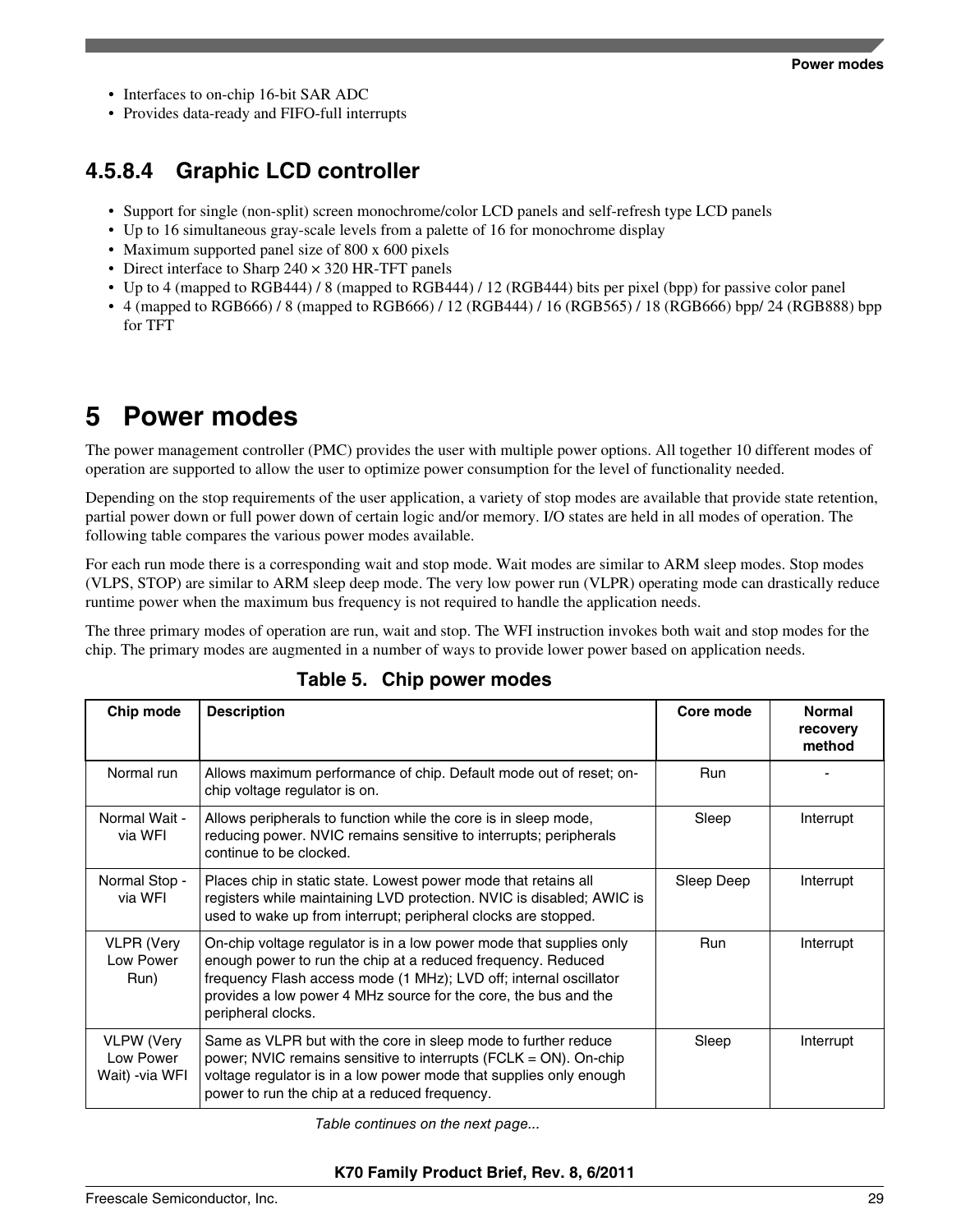#### <span id="page-29-0"></span>**Developer Environment**

| Chip mode                                       | <b>Description</b>                                                                                                                                                                                                                                                                                                                                                                                                                                                        | Core mode  | <b>Normal</b><br>recovery<br>method |
|-------------------------------------------------|---------------------------------------------------------------------------------------------------------------------------------------------------------------------------------------------------------------------------------------------------------------------------------------------------------------------------------------------------------------------------------------------------------------------------------------------------------------------------|------------|-------------------------------------|
| <b>VLPS (Very</b><br>Low Power<br>Stop)-via WFI | Places chip in static state with LVD operation off. Lowest power mode<br>with ADC and pin interrupts functional. Peripheral clocks are stopped,<br>but LPTimer, RTC, CMP, TSI, DAC can be used. NVIC is disabled<br>(FCLK = OFF); AWIC is used to wake up from interrupt. On-chip<br>voltage regulator is in a low power mode that supplies only enough<br>power to run the chip at a reduced frequency. All SRAM is operating<br>(content retained and I/O states held). | Sleep Deep | Interrupt                           |
| LLS (Low<br>Leakage Stop)                       | State retention power mode. Most peripherals are in state retention<br>mode (with clocks stopped), but LLWU, LPTimer, RTC, CMP, TSI,<br>DAC can be used. NVIC is disabled; LLWU is used to wake up.<br>NOTE: The LLWU interrupt must not be masked by the interrupt<br>controller to avoid a scenario where the system does not fully<br>exit stop mode on an LLS recovery.<br>All SRAM is operating (content retained and I/O states held).                              | Sleep Deep | Wakeup<br>Interrupt <sup>1</sup>    |
| VLLS3 (Very<br>Low Leakage<br>Stop3)            | Most peripherals are disabled (with clocks stopped), but LLWU,<br>LPTimer, RTC, CMP, TSI, DAC can be used. NVIC is disabled; LLWU<br>is used to wake up.<br>SRAM_U and SRAM_L remain powered on (content retained and I/O<br>states held).                                                                                                                                                                                                                                | Sleep Deep | Wakeup Reset <sup>2</sup>           |
| VLLS2 (Very<br>Low Leakage<br>Stop2)            | Most peripherals are disabled (with clocks stopped), but LLWU,<br>LPTimer, RTC, CMP, TSI, DAC can be used. NVIC is disabled; LLWU<br>is used to wake up.<br>SRAM_L is powered off. A portion of SRAM_U remains powered on<br>(content retained and I/O states held).                                                                                                                                                                                                      | Sleep Deep | Wakeup Reset <sup>2</sup>           |
| VLLS1 (Very<br>Low Leakage<br>Stop1)            | Most peripherals are disabled (with clocks stopped), but LLWU,<br>LPTimer, RTC, CMP, TSI, DAC can be used. NVIC is disabled; LLWU<br>is used to wake up.<br>All of SRAM_U and SRAM_L are powered off. The 32-byte system<br>register file and the 32-byte VBAT register file remain powered for<br>customer-critical data.                                                                                                                                                | Sleep Deep | Wakeup Reset <sup>2</sup>           |
| BAT (backup<br>battery only)                    | The chip is powered down except for the VBAT supply. The RTC and<br>the 32-byte VBAT register file for customer-critical data remain<br>powered.                                                                                                                                                                                                                                                                                                                          | Off        | Power-up<br>Sequence                |

**Table 5. Chip power modes (continued)**

1. Resumes normal run mode operation by executing the LLWU interrupt service routine.

2. Follows the reset flow with the LLWU interrupt flag set for the NVIC.

# **6 Developer Environment**

Freescale's products are supported by a widespread, established network of tools and third party developers and software vendors. The Kinetis families take advantage of these and similar development resources.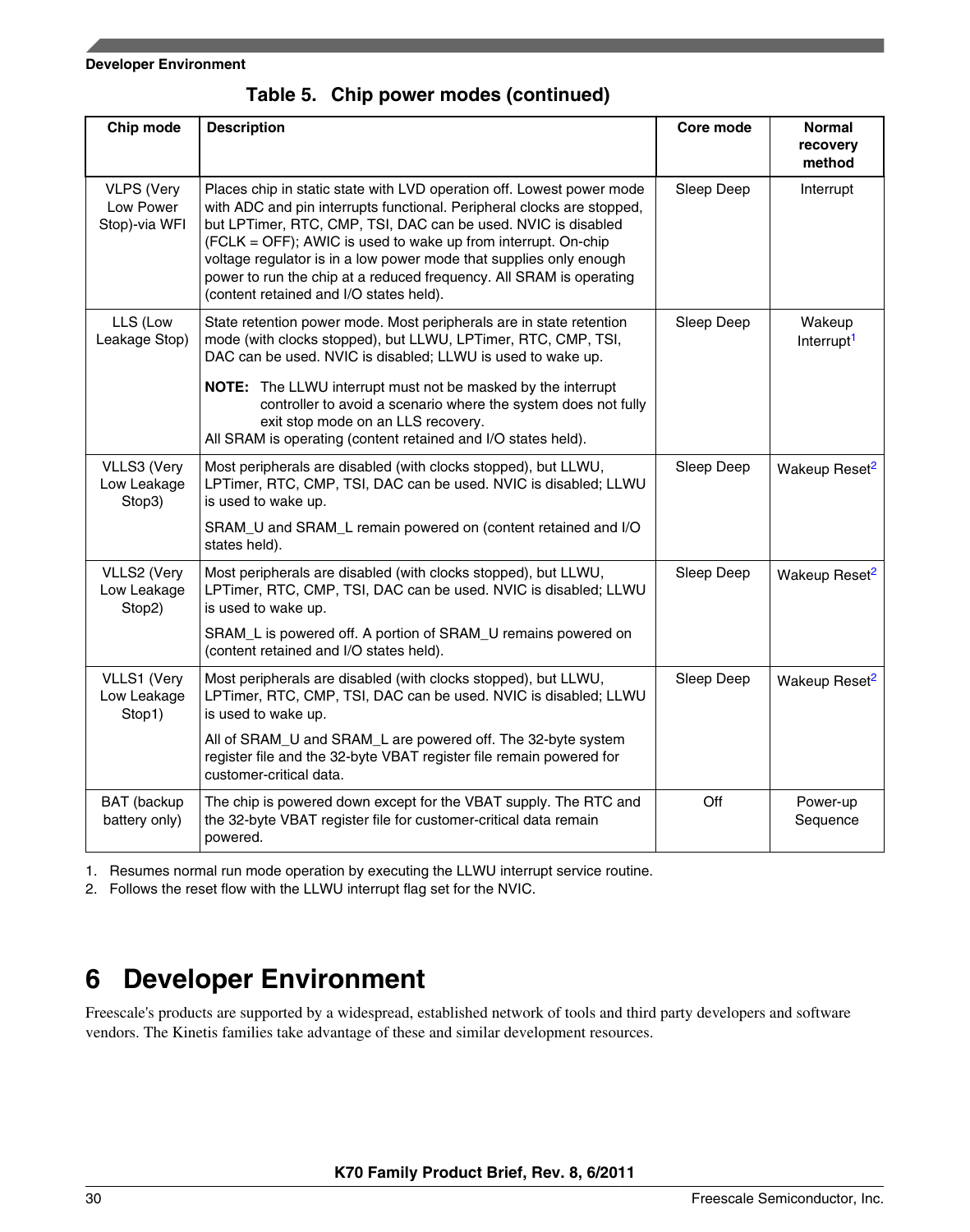#### **Developer Environment**

# **6.1 Freescale's Tower System Support**

Freescale's Tower System is a modular development platform for 8-bit, 16-bit, and 32-bit microcontrollers that enables advanced development through rapid prototyping. Featuring multiple development boards or modules, the Tower System provides designers with building blocks for entry-level to advanced microcontroller development.

### **The Freescale Tower System**

### **Primary Elevator**

- Common serial and expansion bus signals
- Two 2x80 connectors on backside for easy signal access and side-mounting board (i.e. LCD module)
- Power regulation circuitry
- Standardized signal assignments

### **Board Connectors**

- Four card-edge connectors
- Uses PCI Express® connectors (x16, 90 mm/3.5" long, 164 pins)



### **Figure 4. Freescale's Tower System**

The following Tower modules are available for the Kinetis families. For more information on the Tower System see [http://](http://www.freescale.com/tower) [www.freescale.com/tower.](http://www.freescale.com/tower)

### **Table 6. Tower Modules for Kinetis MCU Families**

| <b>Microcontroller Modules</b> | <b>Features</b>                                      |
|--------------------------------|------------------------------------------------------|
| Kinetis K40 Family MCU Module  | K40 family 512 KB flash MCU in 144 MAPBGA package    |
|                                | On-board JTAG debug interface                        |
|                                | Access to all features including Segment LCD and USB |
| Kinetis K60 Family MCU Module  | K60 family 512 KB flash MCU in 144 MAPBGA package    |
|                                | On-board JTAG debug interface                        |
|                                | Access to all features including Ethernet and USB    |

*Table continues on the next page...*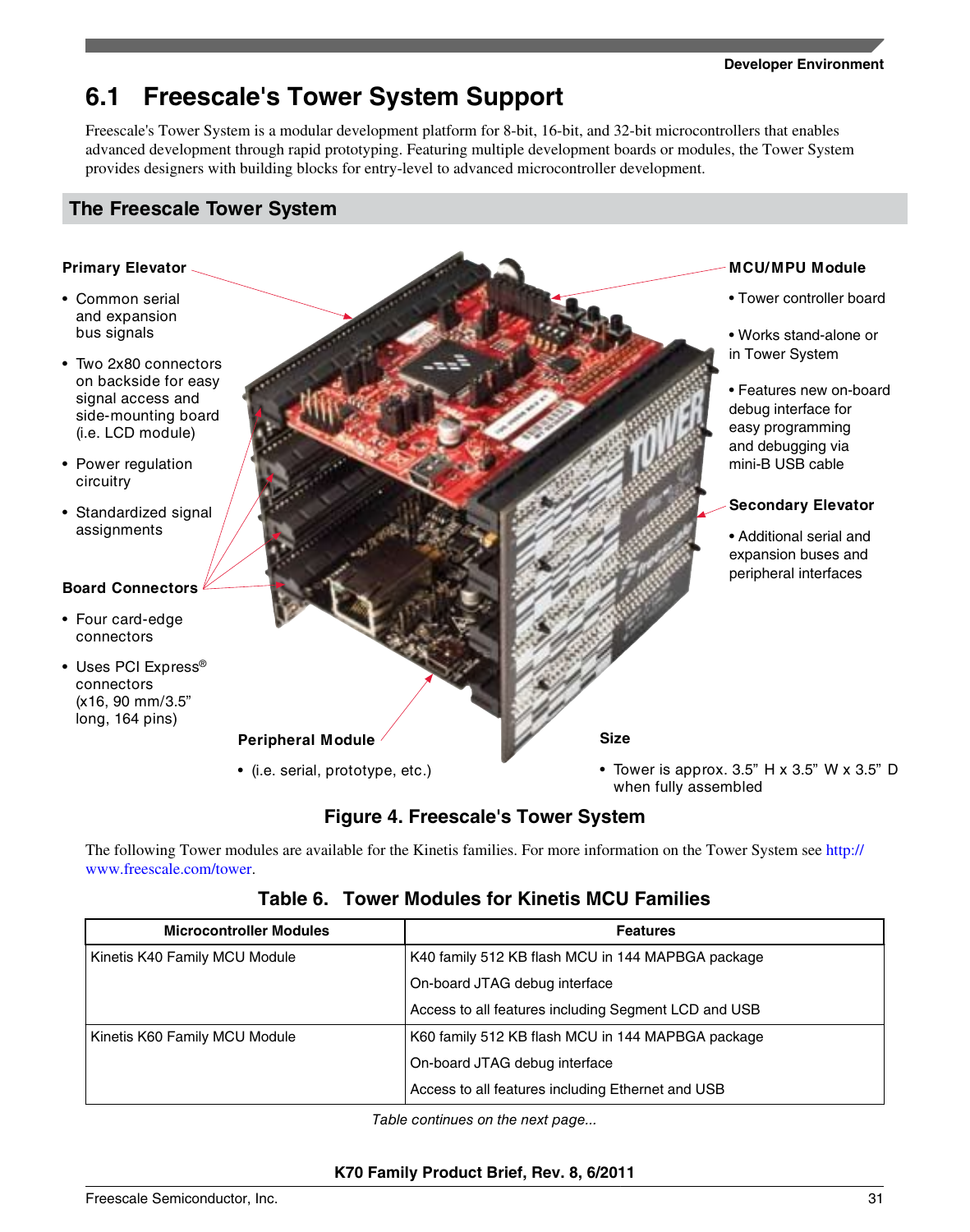| <b>Microcontroller Modules</b> | <b>Features</b>                                                                                         |
|--------------------------------|---------------------------------------------------------------------------------------------------------|
| Kinetis K53 Family MCU Module  | K53 family 512 KB flash MCU in 144 MAPBGA package                                                       |
|                                | On-board JTAG debug interface                                                                           |
|                                | Access to all features including Ethernet, USB, Segment LCD (TWRPI),<br>and medical expansion connector |

### **Table 6. Tower Modules for Kinetis MCU Families (continued)**

# **6.2 CodeWarrior Development Studio**

Freescale's CodeWarrior Development Studio for Microcontrollers v10.x integrates the development tools for the RS08, HCS08, ARM, and ColdFire architectures into a single product based on the Eclipse open development platform. Eclipse offers an excellent framework for building software development environments and is becoming a standard framework used by many embedded software vendors.

- Eclipse IDE 3.4
- Build system with optimizing C/C++ compilers for RS08, HCS08, ARM, and ColdFire processors
- Extensions to Eclipse C/C++ Development Tools (CDT) to provide sophisticated features to troubleshoot and repair embedded applications

| <b>Differentiating</b><br>features | <b>Customer</b><br>benefits                                                           | <b>Details</b>                                                                                                                                                                                                                                                                                                                                                                                                                                                                                                                                                                                                                                                                                                                                                                                                                                                                                                                                                                                                             |
|------------------------------------|---------------------------------------------------------------------------------------|----------------------------------------------------------------------------------------------------------------------------------------------------------------------------------------------------------------------------------------------------------------------------------------------------------------------------------------------------------------------------------------------------------------------------------------------------------------------------------------------------------------------------------------------------------------------------------------------------------------------------------------------------------------------------------------------------------------------------------------------------------------------------------------------------------------------------------------------------------------------------------------------------------------------------------------------------------------------------------------------------------------------------|
| MCU Change<br>Wizard               | Ability to<br>easily<br>retarget<br>project to a<br>new<br>processor                  | Simply select a new device (from the same or a different architecture) and select the<br>default connection, and the CodeWarrior tool suite automatically reconfigures the project<br>for the new device with the correct build tools and support files.<br>• Compiler<br>• Assembler<br>• Linker<br>• Header files<br>• Vector tables<br>• Libraries<br>• Linker configuration files                                                                                                                                                                                                                                                                                                                                                                                                                                                                                                                                                                                                                                      |
| Freescale<br>Processor Expert      | Problems in<br>hardware<br>layer can be<br>resolved<br>during initial<br>design phase | Combines easy-to-use component-based application creation with an expert knowledge<br>system.<br>• CPU, on-chip peripherals, external peripherals, and software functionality are<br>encapsulated into embedded components<br>• Each component's functionality can be tailored to fit application requirements by<br>modifying the component's properties, methods and events<br>• When the project is built, Processor Expert automatically generates highly optimized<br>embedded C code and places the source files into the project<br>• Graphical user interface: Allows an application to be specified by the functionality<br>needed<br>• Automatic code generator: Creates tested, optimized C code tuned to application<br>needs and the selected Freescale device<br>• Built-in knowledgebase: Immediately flags resource conflicts and incorrect settings,<br>so errors are caught early in design cycle<br>• Component wizard: Allows user-specific, hardware-independent embedded<br>components to be created |

### **Table 7. CodeWarrior 10.x Differentiating Features**

*Table continues on the next page...*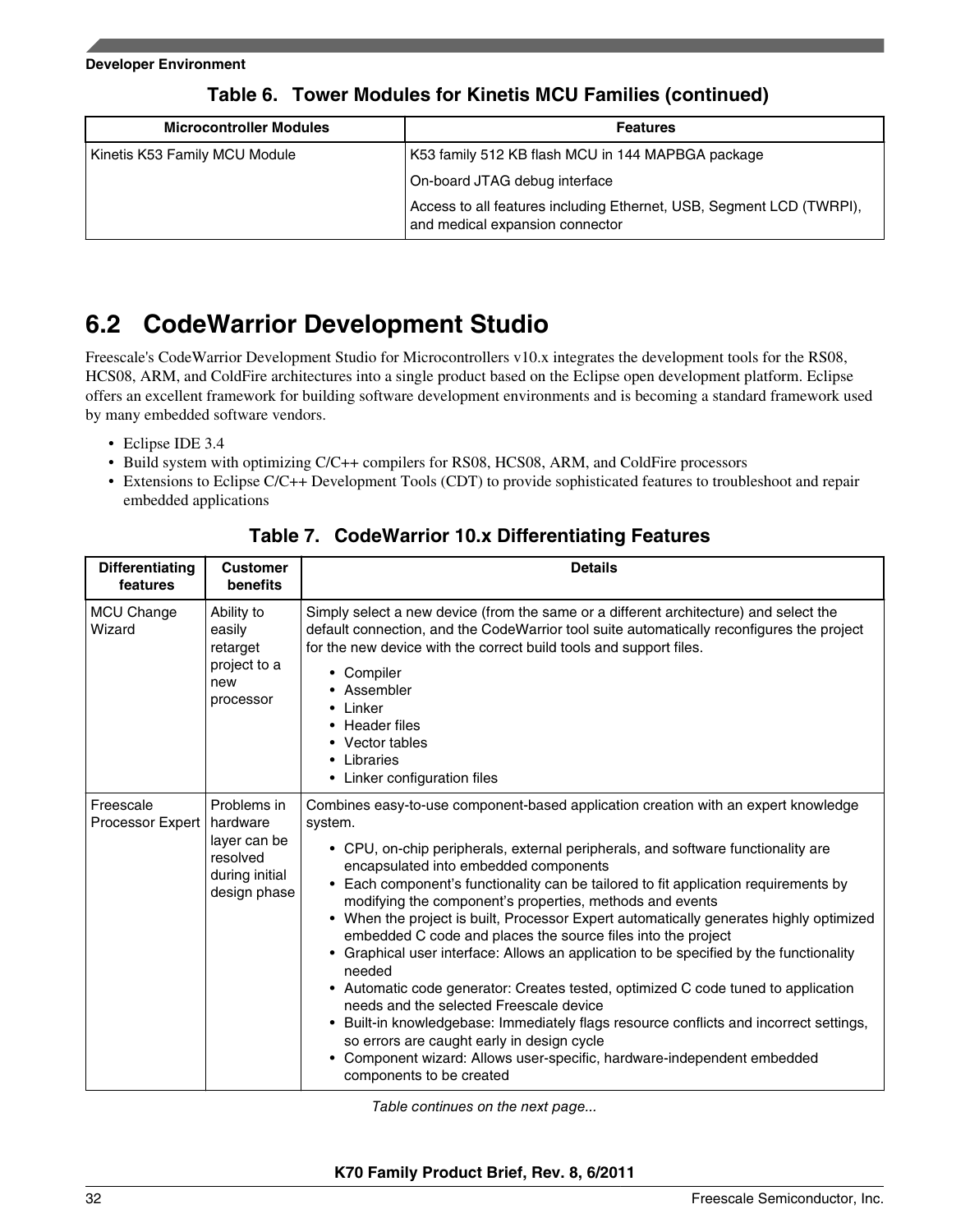| <b>Differentiating</b><br>features                         | <b>Customer</b><br><b>benefits</b>                                                           | <b>Details</b>                                                                                                                                                                                                                                                                                                                                                                                                                                                   |
|------------------------------------------------------------|----------------------------------------------------------------------------------------------|------------------------------------------------------------------------------------------------------------------------------------------------------------------------------------------------------------------------------------------------------------------------------------------------------------------------------------------------------------------------------------------------------------------------------------------------------------------|
| Trace and profile<br>support for on-<br>chip trace buffers | Sophisticate<br>d emulator-<br>like debug<br>capability<br>without<br>additional<br>hardware | The CodeWarrior profiling and analysis tools provide visibility into an application as it runs<br>on the processor to identify operational problems.<br>• Supports architectures with on-chip trace buffers (HCS08, V1 ColdFire, ARM)<br>• Allows tracepoints to be set to enable and disable trace output<br>• Can step through trace data and the corresponding source code simultaneously<br>• Allows trace data to be exported into a Microsoft® Excel® file |

**Table 7. CodeWarrior 10.x Differentiating Features (continued)**

For more information see the CodeWarrior web site at <http://www.freescale.com/codewarrior>.

# **6.3 Freescale's MQX™ Software Solutions**

The increasing complexity of industrial applications and expanding functionality of semiconductors are driving embedded developers toward solutions that combine proven hardware and software platforms. These solutions help accelerate time to market and improve application development success.

Freescale Semiconductor offers the MQX real-time operating system (RTOS), with TCP/IP and USB software stacks and peripheral drivers, to customers of ARM, ColdFire and ColdFire+ MCUs at no additional charge. The combination of Freescale's MQX software solutions and Freescale's silicon portfolio creates a comprehensive source for hardware, software, tools, and services.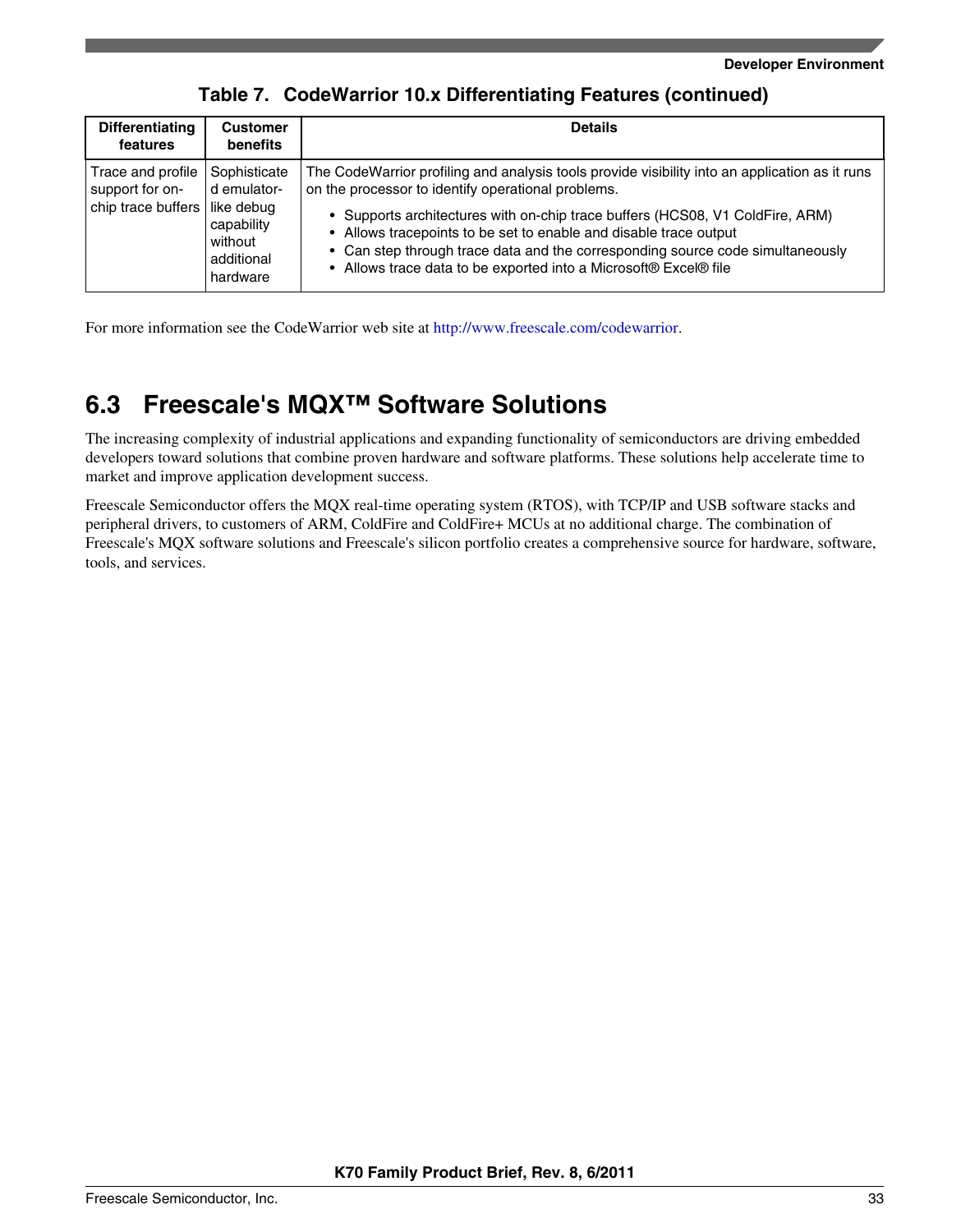### **Freescale Comprehensive Solution**





Key benefits of Freescale's MQX RTOS include:

- Small memory footprint: The RTOS was designed for speed and size efficiency in embedded systems. It delivers true real-time performance, with context switching and low-level interrupt routines hand-optimized in assembly.
- Component-based architecture: Provides a fully-functional RTOS core with additional, optional services. Freescale's MQX RTOS includes 25 components (8 core components and 17 optional). Components are linked in only if needed, preventing unused functions from bloating the memory footprint.
- Full and lightweight components: Key components are included in both full and lightweight versions for further control of size, RAM/ROM utilization, and performance options.
- Real-time, priority-based, preemptive multithreading: Allows high-priority threads to meet their deadlines consistently, no matter how many other threads are competing for CPU time.
- Scheduling: Enables faster development time by offloading from developers the task of creating or maintaining an efficient scheduling system and interrupt handling.
- Code reuse: Provides a framework with a simple, intuitive API to build and organize the features across Freescale's broad portfolio of embedded processors.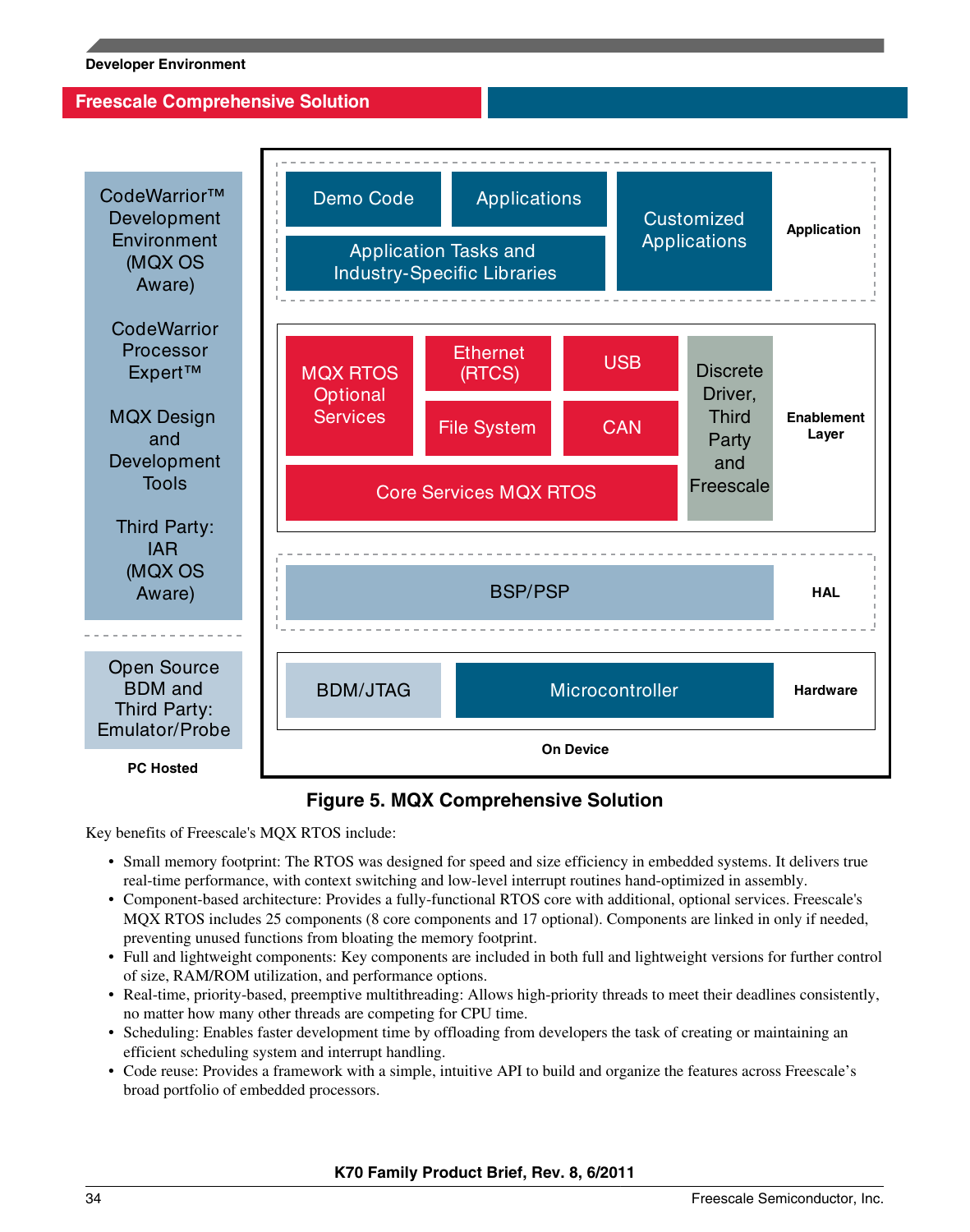- Fast boot sequence: Ensures the application is running quickly after the hardware has been reset.
- Simple Message Passing: Messages can be passed either from a system pool or a private pool, sent with either urgent status or a user-defined priority, and broadcast or task specific. For maximum flexibility, a receiving task can operate on either the same CPU as the sending task or on a different CPU within the same system.

For more information see the MQX web site at<http://www.freescale.com/mqx>.

### **MQX RTOS—Customizable Component Set**



**Figure 6. MQX Customizable Component Set**

# **6.4 Additional Software Stacks Provided**

- Math, DSP and Encryption Libraries
- Motor Control Libraries
- Touch Sensing Software Suite
- Complimentary Bootloaders (USB, Ethernet, RF, serial)
- Complimentary Freescale Embedded GUI
- Complimentary Freescale MQX™ RTOS , USB, TCP/IP stack and MFS filesystem
- Low Cost Nano™ SSL/Nano™ SSH for Freescale MQX™ RTOS
- Plus full ARM<sup>®</sup> ecosystem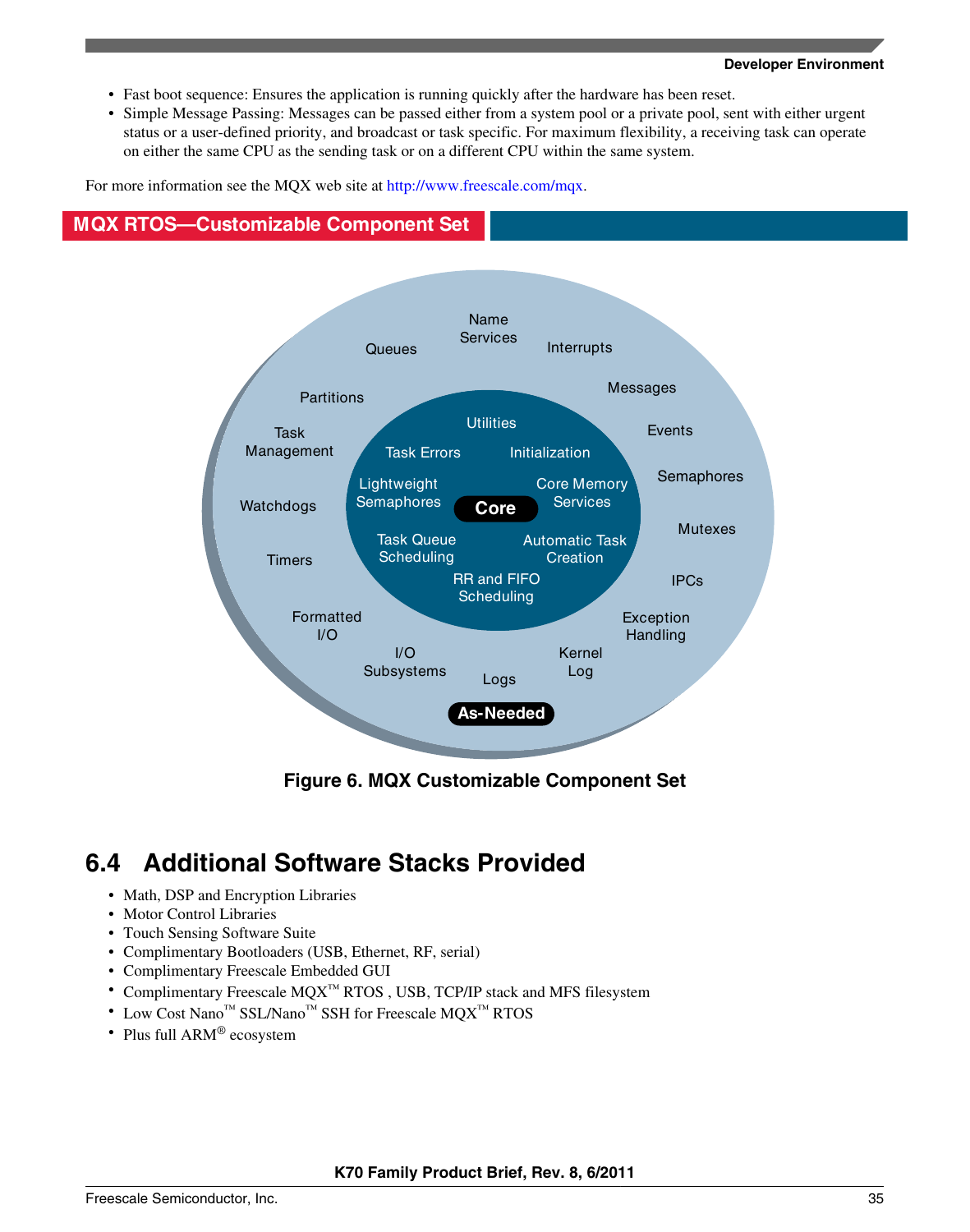# <span id="page-35-0"></span>**7 Revision History**

The following table provides a revision history for this document.

**Table 8. Revision History**

| Rev. No. | Date  | <b>Substantial Changes</b> |
|----------|-------|----------------------------|
|          | 6/201 | Initial public revision    |